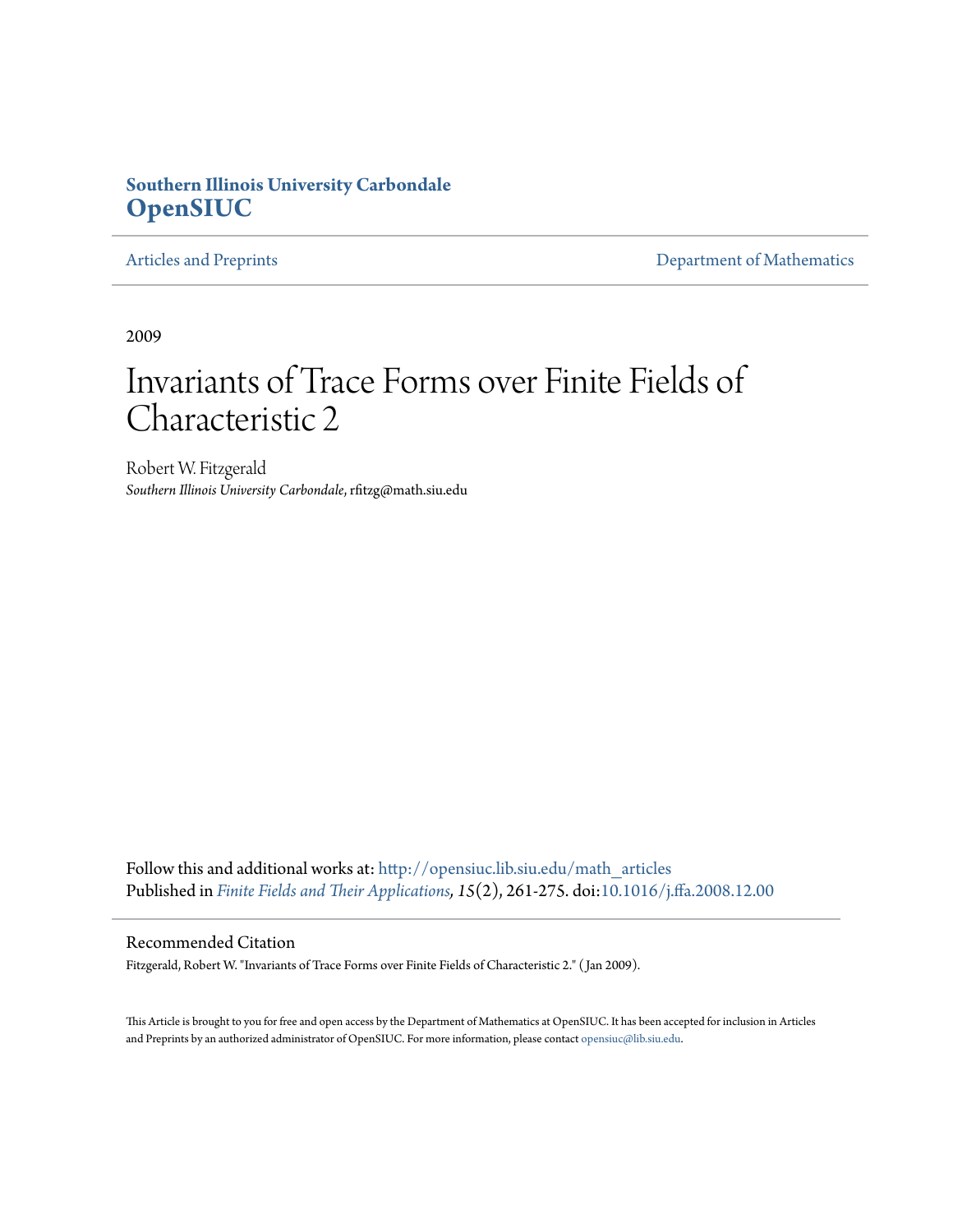## Invariants of trace forms over finite fields of characteristic 2

Robert W. Fitzgerald

#### Abstract

Let  $K$  be a finite extension of  $F_2$ . We compute the invariants of the quadratic form  $Q(x) = \text{tr}_{K/F_2}(x(x^{2^a} + x^{2^b}))$  and so determine the number of zeros in  $K$ . This is applied to finding the cross-correlation of certain binary sequences.

Set  $F = F_2$  and  $K = F_{2^k}$ . Let

$$
R(x) = \sum_{i=0}^{m} \epsilon_i x^{2^i},
$$

with each  $\epsilon_i \in K$ . Our trace forms are the quadratic forms  $Q_K^K : K \to F$ given by  $Q_R^K(x) = tr_{K/F}(xR(x))$ . These trace forms have appeared in a variety of contexts. They have been used to compute weight enumerators of certain binary codes  $(1, 2)$ , to construct curves with many rational points and the associated trace codes [9, 4], as part of an authentication scheme [3], and to construct certain binary sequences in [6, 7, 5].

In each of these applications one wants the number of solutions (in  $K$ ) to  $Q_R^K(x) = 0$ , denoted by  $N(Q_R^K)$ . This is easily worked out (see [8], 6.26,6.32) in terms of the standard classification of quadratic forms:

$$
N(Q_R^K) = \frac{1}{2}(2^k + \Lambda(Q_R^K)\sqrt{2^{k+w}}),\tag{1}
$$

where  $w$  is the dimension of the radical and

$$
\Lambda(Q_R^K) = \begin{cases} 0, & \text{if } Q_R^K \simeq z^2 + \sum_{i=1}^v x_i y_i \\ 1, & \text{if } Q_R^K \simeq \sum_{i=1}^v x_i y_i \\ -1, & \text{if } Q_R^K \simeq x_1^2 + y_1^2 + \sum_{i=1}^v x_i y_i. \end{cases}
$$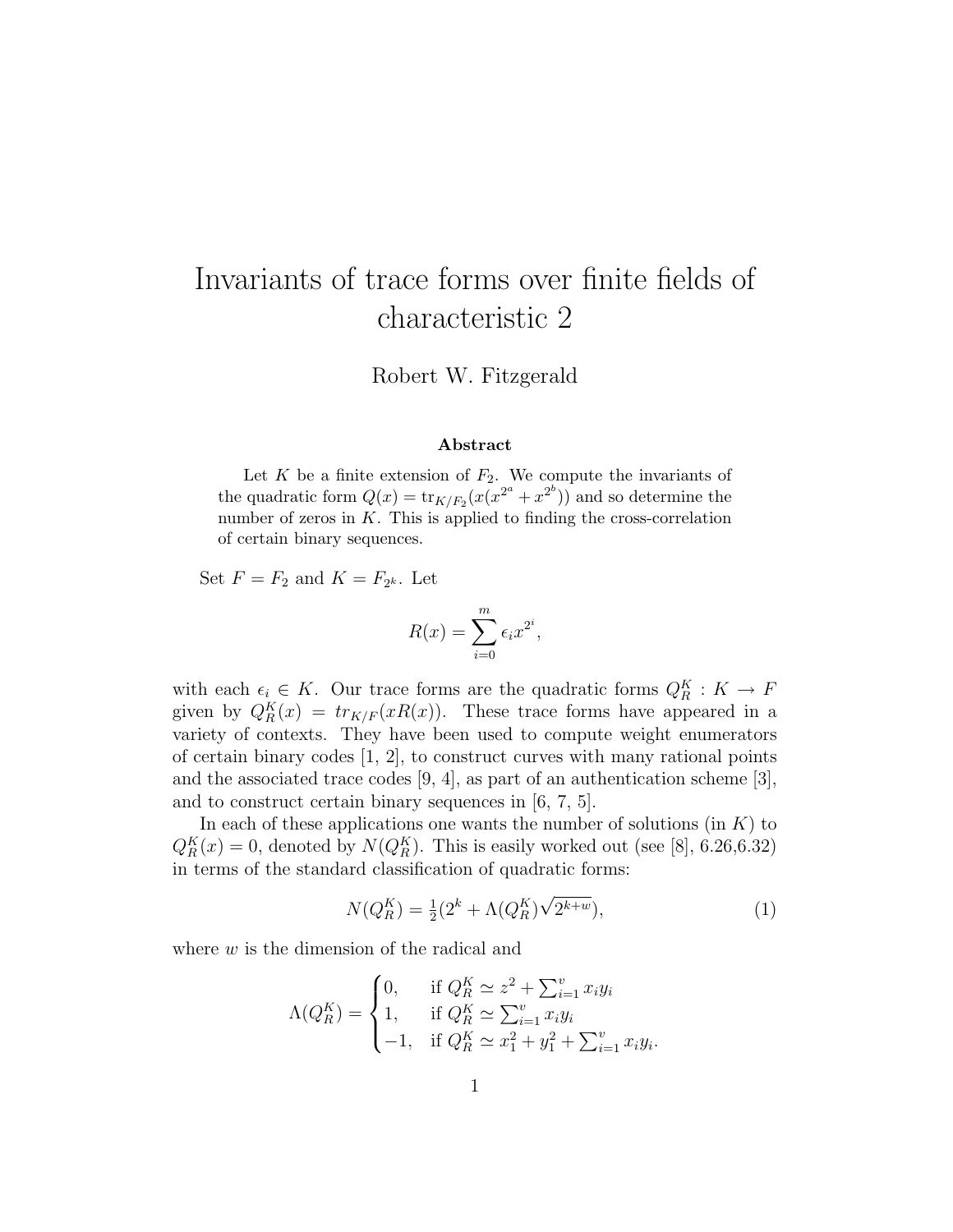However, there is no simple way to determine the dimension of the radical or the invariant  $\Lambda$ . The one general result is due to Klapper [7] which only covers the case when  $R$  consists of a single term. Here we consider the next simplest case:  $R(x) = x^{2^a} + x^{2^b}$ . The computation depends on a general reduction result which holds for any R with all  $\epsilon_i \in \{0, 1\}$ . The formula is applied to finding the cross-correlation of certain binary sequences and to finding the size of the intersection of two conics.

We were also motivated by the hope that the formula for this simple case would indicate the formula for general R. However, our expressions for dim  $\text{rad}(Q_R^K)$  and  $\Lambda(Q_R^K)$  are quite complicated and suggest that a general result would be too complex to be useful. By way of comparison (and because we will use the result), we give Klapper's result  $[7]$  on R with one term:

**Theorem 0.1.** Set  $Q_a(x) = tr_{K/F}(x \cdot x^{2^a})$ . Then dim  $rad(Q_a) = (2a, k)$  and

$$
\Lambda(Q_a) = \begin{cases}\n-1, & \text{if } v_2(2a) < v_2(k) \\
+1, & \text{if } v_2(2a) = v_2(k) \\
0, & \text{if } v_2(2a) > v_2(k).\n\end{cases}
$$

Here  $v_2(m)$  denotes the highest power of 2 dividing m (that is, the 2-adic valuation). To simplify notation, we will drop the K or the R (or both) from  $Q_R^K$  when the choice is clear. If  $E = F_{2^e}$  and  $G = F_{2^g}$ , we will write  $tr_e$  for  ${\rm tr}_{E/F}$  and  ${\rm tr}_{e,g}$  for  ${\rm tr}_{E/G}$ . Also let  $\bar{F}$  denote the algebraic closure of F.

#### 1 Computing the radical

If  $E = F_{2^e}$  we will write rad<sub>E</sub>Q for the radical of  $Q^E$ . Set

$$
R^* = x^{2^{2b}} + x^{2^{b+a}} + x^{2^{b-a}} + x.
$$

**Lemma 1.1.**  $1. \quad 1. \quad x \in \text{rad}_{\bar{F}}Q \text{ iff } R^*(x) = 0.$ 

2.  $F_{2^{b+a}}$  and  $F_{2^{b-a}}$  are in  $rad_{\bar{F}}Q$ .

**Proof:** (1) is [5] Lemma 11. For (2), if  $x \in F_{2^{b+a}}$  then  $R^*(x) = (x^{2^{b+a}} +$  $(x)^{2^{b-a}} + (x^{2^{b+a}} + x) = 0$ . A similar factorization works for  $F_{2^{b-a}}$ .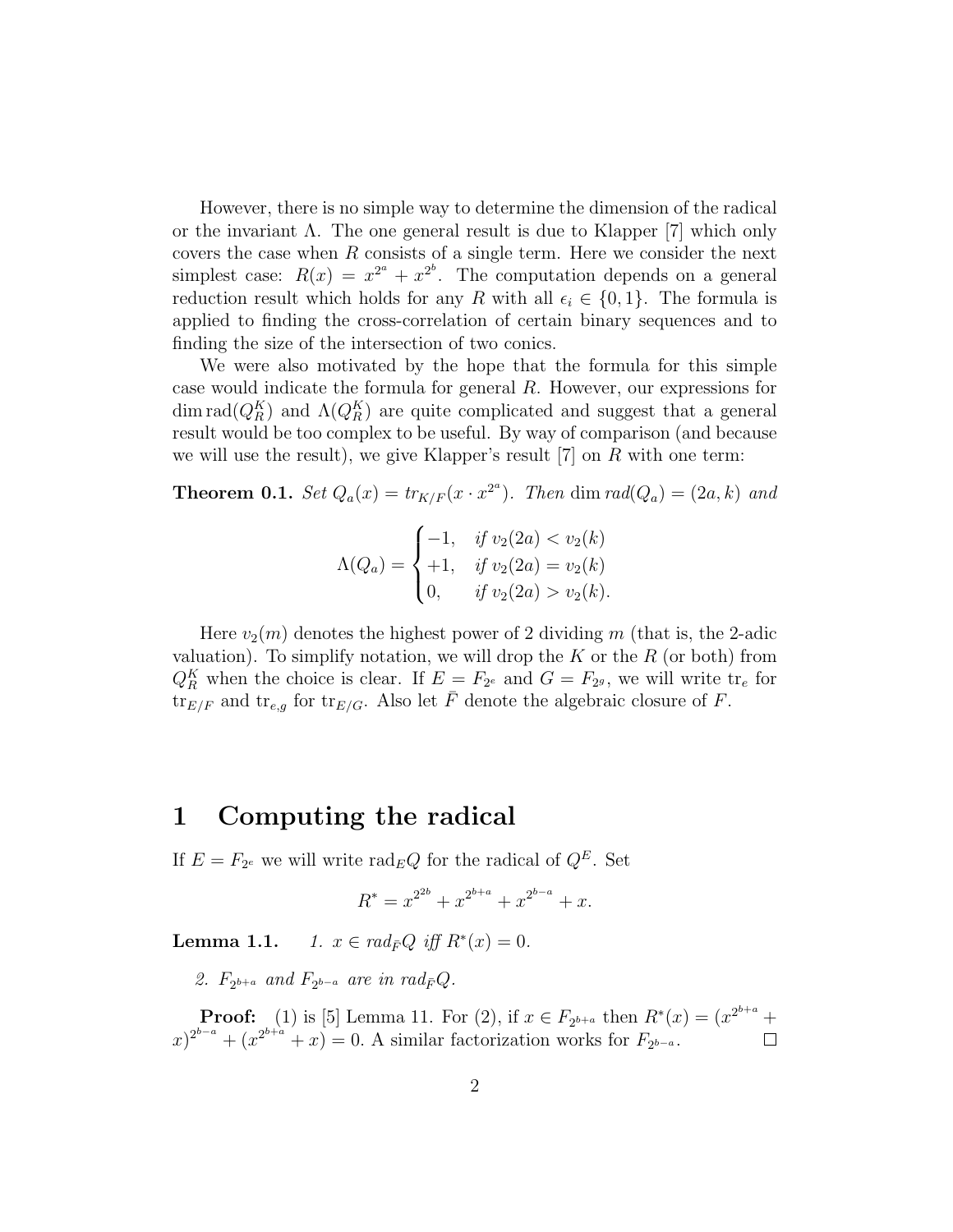**Lemma 1.2.** Let  $L = F_{2^n}$  and let  $v = v_2(n)$  and  $V = 2^v$ .

- 1. There exists an irreducible quadratic over L of the form  $x^2 + x + r$ , where  $r \in F_{2^V}$  and  $tr_n(r) = 1$ .
- 2. If  $\alpha \in F_{2^{2n}}$  is a root of irreducible  $x^2 + x + r$  then

$$
\alpha^{2^m} = \alpha + p_m(r),
$$

where  $p_m(r) = r + r^2 + r^4 + \cdots + r^{2^{m-1}}$ .

**Proof:** (1) Pick  $r \in F_{2^v}$  with  $\text{tr}_v(r) = 1$ . As  $[L : GF(2^v)]$  is odd,  $\text{tr}_n(r) = 1$  also. By [8] Theorem 3.79,  $x^2 + x + r$  is irreducible over L. (2) is a simple induction.  $\Box$ 

In general, set  $V_n = 2^{\nu_2(n)}$ , that is, the highest 2-power dividing n.

Lemma 1.3. Let  $e = (b - a, b + a)$ .

- 1. Let  $\alpha \in F_{2^{2(b-a)}}$  be a root of irreducible  $x^2 + x + w$ , where  $w \in F_{2^{V_{b-a}}}$ and  $tr_{b-a}(w) = 1$ . Then  $\alpha F_{2^e} \subset rad_{\overline{F}}Q$ .
- 2. Let  $\beta \in F_{2^{2(b+a)}}$  be a root of irreducible  $x^2 + x + z$ , where  $z \in F_{2^{V_{b+a}}}$  and  $tr_{b+a}(z) = 1$ . Then  $\beta F_{2^e} \subset \text{rad}_{\overline{F}}Q$ .

**Proof:** We only prove (1) as the proof of (2) is similar. Let  $u \in F_{2^e}$ . We compute  $R^*(u\alpha)$ . Now  $u \in GF(2^{b-a})$  so

$$
u^{2^{b-a}} = u \t u^{2^{2b}} = (u^{2^{b-a}})^{2^{b+a}} = u^{2^{b+a}}.
$$

Hence using Lemma 1.2 (2) we get

$$
R^*(u\alpha) = (\alpha + p_{2b}(w))u^{2^{b+a}} + (\alpha + p_{b+a}(w))u^{2^{b+a}} + (\alpha + p_{b-a}(w))u + \alpha u
$$
  
=  $\alpha R^*(u) + (p_{2b}(w) + p_{a+b}(w))u^{2^{b+a}} + p_{b-a}(w)u.$ 

Now  $u \in \text{rad}_{\bar{F}}Q$  so  $R^*(u) = 0$  by Lemma 1.1. And

$$
p_{b-a}(w) = w + w^2 + w^4 + \cdots w^{2^{b-a-1}} = \text{tr}_{b-a}(w) = 1
$$
  

$$
p_{2b}(w) + p_{b+a}(w) = p_{b-a}(w)^{2^{b+a}} = 1.
$$

Hence  $R^*(u\alpha) = u^{2^{b+a}} + u = 0$ , as  $u \in F_{2^{b+a}}$  also.

 $\Box$ 

Lemma 1.4. Keep the notation of Lemma 1.3.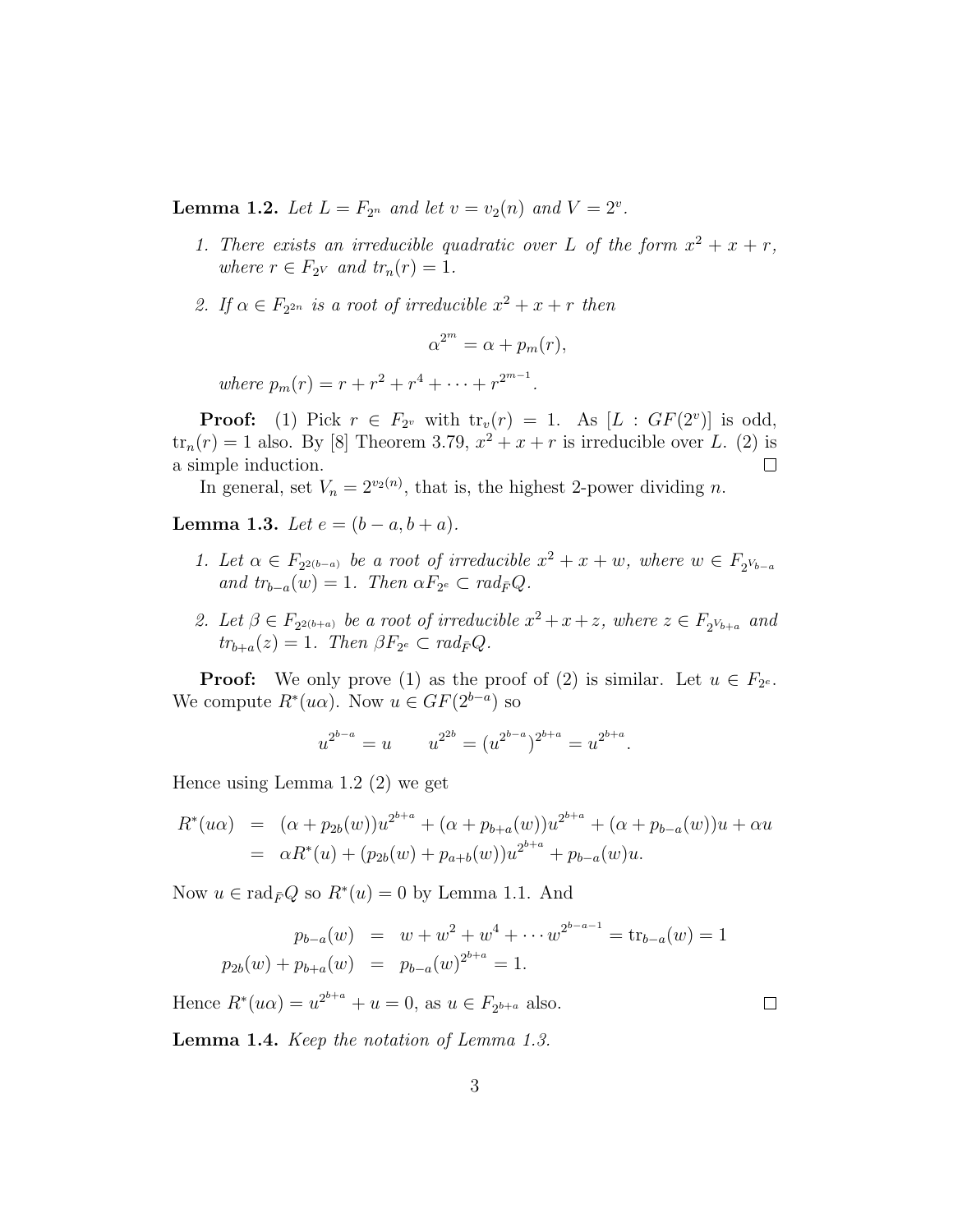- 1. If  $v_2(b+a) \le v_2(b-a)$  then rad<sub>F</sub> is spanned by  $\alpha F_{2^e}$ ,  $F_{2^{b-a}}$  and  $F_{2^{b+a}}$ .
- 2. If  $v_2(b+a) > v_2(b-a)$  then rad<sub>F</sub> is spanned by  $\beta F_{2^e}$ ,  $F_{2^{b-a}}$  and  $F_{2^{b+a}}$ .

Proof: Again we only do (1). Each of the three subspaces are in the radical by Lemmas 1.1 and 1.3. Let  $V = 2^{v_2(b-a)}$ , the largest 2-power dividing  $b-a$ . Now  $\alpha$  is quadratic over  $F_{2^V}$ , so that  $\alpha \in F_{2^{V+1}} \setminus F_{2^V}$  while  $F_{2^{b-a}}$  and  $F_{2^{b+a}}$  are contained in  $F_{2^{\ell}}$ , where  $\ell = lcm(b-a, b+a)$ . As  $v_2(b+a) \le v_2(b-a)$ , the maximal 2-extension inside  $F_{2^{\ell}}$  is  $F_{2^V}$ . Hence

$$
\alpha F_{2^e} \cap \langle F_{2^{b-a}}, F_{2^{b+a}} \rangle = 0.
$$

Now

$$
\dim F_{2^{b-a}} + F_{2^{b+a}} = (b-a) + (b+a) - \dim F_{2^{b-a}} \cap F_{2^{b+a}} = 2b - e.
$$

Thus the span of the three subspaces has dimension 2b. On the other hand, deg  $R^* = 2^{2b}$  hence the radical has dimension 2b. So the two are equal.  $\Box$ 

Theorem 1.5. Keep the notation of Lemma 1.3.

1. Suppose  $v_2(b+a) \le v_2(b-a)$ . Then  $rad_KQ =$ 

$$
\begin{cases} \langle F_{2^{(b-a,k)}}, F_{2^{(b+a,k)}} \rangle & \text{if } v_2(k) \le v_2(b-a) \\ \langle \alpha F_{2^{(e,k)}}, F_{2^{(b-a,k)}}, F_{2^{(b+a,k)}} \rangle & \text{if } v_2(k) > v_2(b-a). \end{cases}
$$

2. Suppose  $v_2(b+a) > v_2(b-a)$ . Then rad<sub>K</sub>Q =

$$
\begin{cases} \langle F_{2^{(b-a,k)}}, F_{2^{(b+a,k)}} \rangle & \text{if } v_2(k) \le v_2(b+a) \\ \langle \beta F_{2^{(e,k)}}, F_{2^{(b-a,k)}}, F_{2^{(b+a,k)}} \rangle & \text{if } v_2(k) > v_2(b+a). \end{cases}
$$

3. Let  $v = \max\{v_2(b-a), v_2(b+a)\}.$ 

dim 
$$
rad_K Q = \begin{cases} (b-a, k) + (b+a, k) - (e, k) & \text{if } v_2(k) \le v \\ (b-a, k) + (b+a, k) & \text{if } v_2(k) > v. \end{cases}
$$

**Proof:** Both  $F_{2^{b-a}} \cap K = F_{2^{(b-a,k)}}$  and  $F_{2^{b+a}} \cap K = F_{2^{(b+a,k)}}$  are in rad<sub>K</sub>Q. Suppose  $v_2(b-a) \ge v_2(b+a)$  (the opposite case is similar). Then  $(2(b-a), k) = (b-a, k)$ . Then

$$
\alpha F_{2^e} \cap K \quad \subset \quad F_{2^{2(b-a)}} \cap K
$$
  
= 
$$
F_{2^{(2(b-a),k)}} = F_{2^{(b-a,k)}}.
$$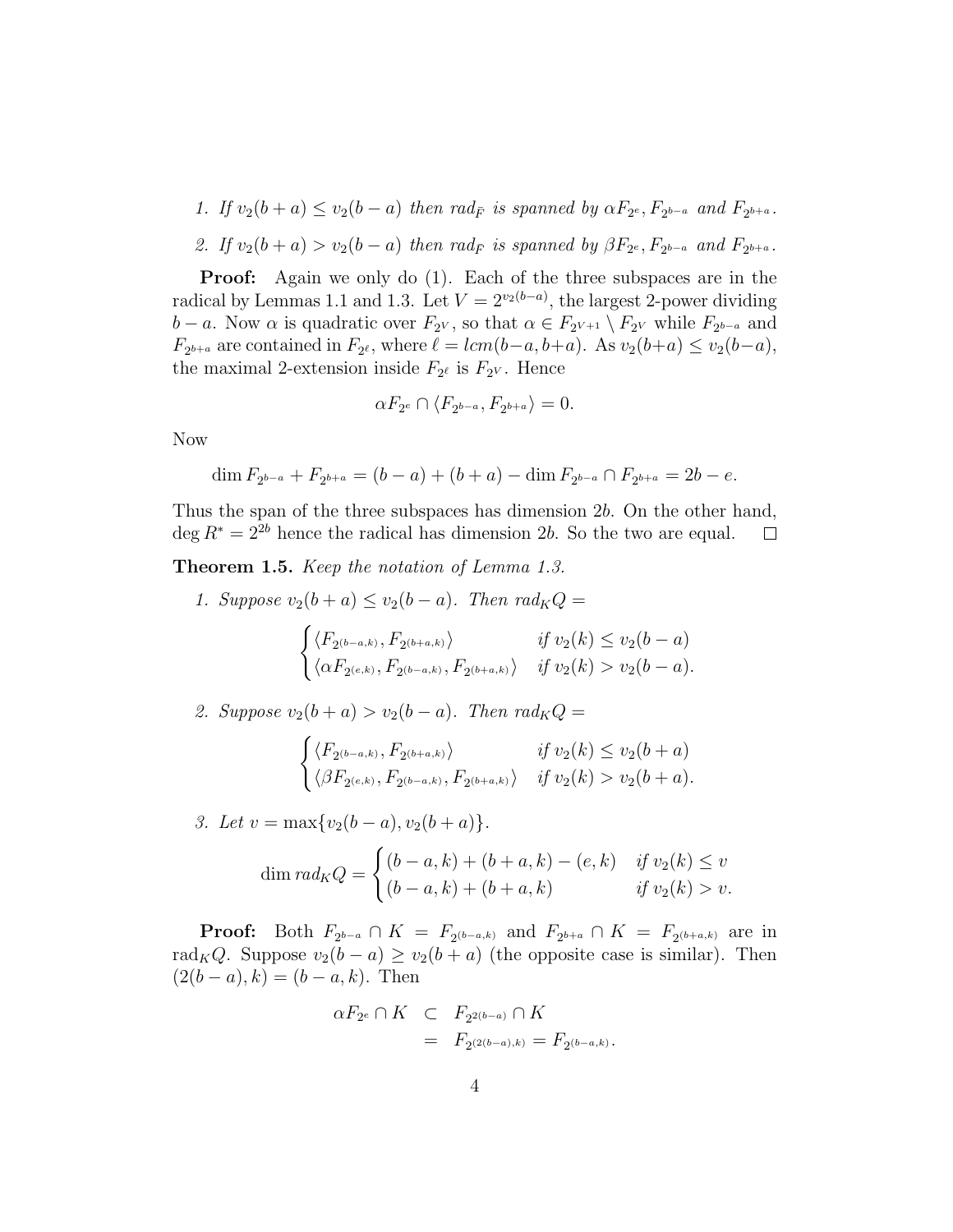But  $\alpha$  is quadratic over  $F_{2^{b-a}}$  so  $\alpha F_{2^e} \cap F_{2^{b-a}} = 0$ . Hence  $\alpha F_{2^e} \cap K = 0$  and rad<sub>K</sub>Q is spanned by the two fields described.

Now say  $v_2(k) > v_2(b-a)$ . Again set  $V = 2^{v_2(b-a)}$ . Then, as  $\alpha$  is quadratic over  $F_{2^V}$ ,

$$
\alpha \in F_{2^{V+1}} \subset F_{2^{2^{v_2(k)}}} \subset F_{2^k} = K.
$$

Hence

$$
\alpha F_{2^e} \cap K = \alpha(F_{2^e} \cap K) = \alpha F_{2^{(e,k)}}.
$$

This completes the proof of (1). (3) is a simple dimension count.

 $\Box$ 

#### 2 Q-value of the radical

Theorem 2.1.  $\Lambda(Q) = 0$  iff  $v_2(b-a) = v_2(b+a) = v_2(k) - 1$ .

**Proof:**  $\Lambda(Q) = 0$  iff  $Q(\text{rad}(Q)) = 0$ . Suppose  $v_2(b + a) \le v_2(b - a)$ ; the opposite case is similar. First suppose  $\gamma \in F_{2^{(b-a,k)}}$ , one part of the radical. Then

$$
\gamma^{2^{b-a}} = \gamma \qquad \gamma^{2^b+1} = \gamma^{2^a+1}.
$$

Thus  $Q(\gamma) = 0$ . Next say  $\gamma \in F_{2^{(b+a,k)}},$  another part of the radical. Then

$$
(\gamma^{2^b+1} + \gamma^{2^a+1})^{2^a} = \gamma^{2^{b+a}+2^a} + \gamma^{2^{2a}+2^a} = \gamma^{2^a+1} + (\gamma^{2^a+1})^{2^a}.
$$

Thus  $Q(\gamma) = \text{tr}_k(\gamma^{2^a+1} + (\gamma^{2^a+1})^{2^a}) = 0$ . Hence, by Theorem 1.5, if  $v_2(k) \leq$  $v_2(b-a)$  then  $Q(\text{rad}Q)=0$ .

We thus now assume  $v_2(k) > v_2(b-a)$ . The third part of the radical is  $\alpha F_{2^{(e,k)}}$  where  $\alpha \in K$  is quadratic over  $F_{2^V}$ , V the largest 2-power dividing  $b - a$ . Pick  $u \in F_{2^{(e,k)}}$ . Note that  $u \in F_{2^e} \subset F_{2^{b-a}}$ . Hence

$$
u^{2^{b-a}} = u \qquad u^{2^b+1} = u^{2^a+1}.
$$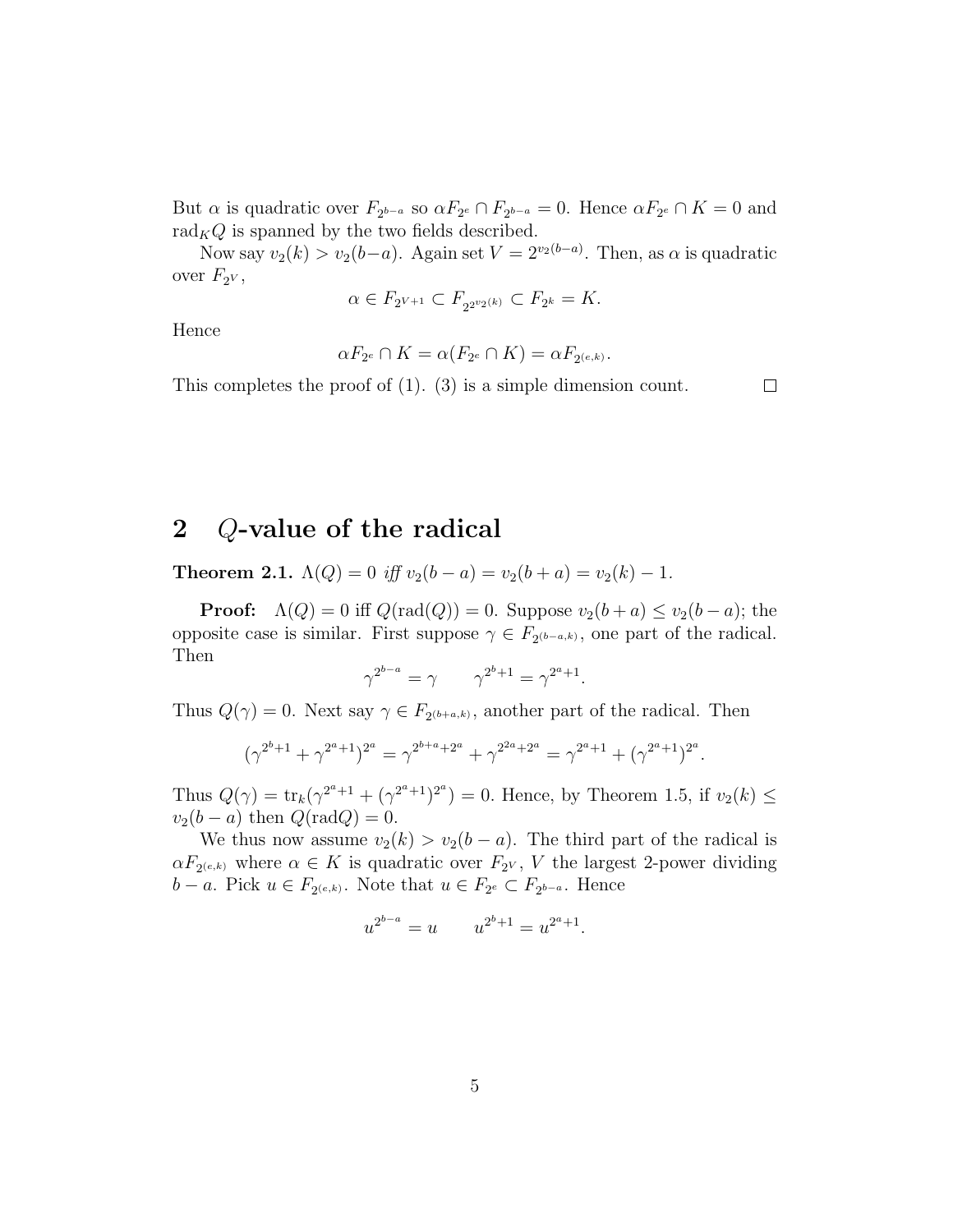Also

$$
\alpha^{2^{b}+1} + \alpha^{2^{a}+1} = \alpha(\alpha + p_{b}(w)) + \alpha(\alpha + p_{a}(w))
$$
  
=  $\alpha(p_{a}(w) + p_{b}(w))$   
=  $\alpha(w^{2^{a}} + w^{2^{a+1}} + \dots + w^{2^{2b-1}})$   
=  $\alpha(w + w^{2} + \dots + w^{2^{b-a-1}})^{2^{a}}$   
=  $\alpha(\text{tr}_{b-a}(w))^{2^{a}} = \alpha$ .

Hence  $Q(u\alpha) = \text{tr}_k(\alpha u^{2^a+1}).$ 

Now  $\alpha$  and  $u$  are in  $F_{2^{2(b-a,k)}}$ . If  $v_2(k) > v_2(b-a)+1$  then  $v_2(k) > v_2(2(b-a))$  $(a, k)$  and  $[K: F_{2^{2(b-a,k)}}]$  is even. Thus  $\text{tr}_k(\alpha u^{2a+1}) = 0$  and  $Q(\text{rad}Q) = 0$  in this case also.

We thus suppose that  $v_2(k) = v_2(b-a) + 1$ . Then  $[K : F_{2^{2(b-a,k)}}]$  is odd. Thus  $Q(u\alpha) = \text{tr}_{2(b-a,k)}(\alpha u^{2a+1})$ . Now  $w \in F_{2(b-a,k)}$  as  $2^{v_2(b-a)}$  divides both  $b - a$  and k. Thus  $\alpha$  is a quadratic over  $F_{2^{(b-a,k)}}$  satisfying  $x^2 + x + w$ . So tr<sub>2(b−a,k)</sub>,(b−a,k)( $\alpha$ ) = 1. We get  $Q(u\alpha) = \text{tr}_{(b-a,k)}(u^{2^a+1})$ , where  $u \in F_{2^{(e,k)}}$  is arbitrary.

If  $v_2(b + a) < v_2(b - a)$  then  $v_2(e) = v_2(b + a) < v_2(k)$ . So  $v_2(e, k) <$  $v_2(b-a,k)$ . Then  $[F_{2(b-a,k)}: F_{2(e,k)}]$  is even and  $\text{tr}_{(b-a,k)}(u^{2a+1}) = 0$ . So again  $Q(\text{rad}Q) = 0$  in this case.

So lastly assume  $v_2(b + a) = v_2(b - a) = v_2(k) - 1$ . Then  $v_2(e, k) =$  $v_2(b-a,k)$  and we get  $Q(u\alpha) = \text{tr}_{(e,k)}(u^{2a+1})$ . Now e divides  $b-a$  and  $b+a$ so that e divides 2a. And  $b - a = 2<sup>v</sup>m$ ,  $b + a = 2<sup>v</sup>n$  for some odd m and n. Thus  $2a = 2^v(n-m)$ . Thus  $v_2(2a) \ge v+1$  and  $v_2(a) \ge v_2(e)$ . So  $e|a$ . Thus

$$
u^{2^a} = u
$$
 and  $Q(u\alpha) = tr_{(e,k)}(u^2) = tr_{(e,k)}(u)$ ,

which is not zero for all  $u \in F_{2^{(e,k)}}$ .

### 3 A general reduction result

In this section we will consider more general R, namely,  $R(x) = \sum \epsilon_i x^{2^i}$ where each  $\epsilon_i \in \{0, 1\}$ . The key observation is that  $R(x^2) = R(x)^2$  for such R. We write  $r(m)$  for dim rad $(Q_R^M)$ , where  $M = F_{2^m}$ , and  $\Lambda(m)$  for  $\Lambda(Q_R^M)$ .

 $\Box$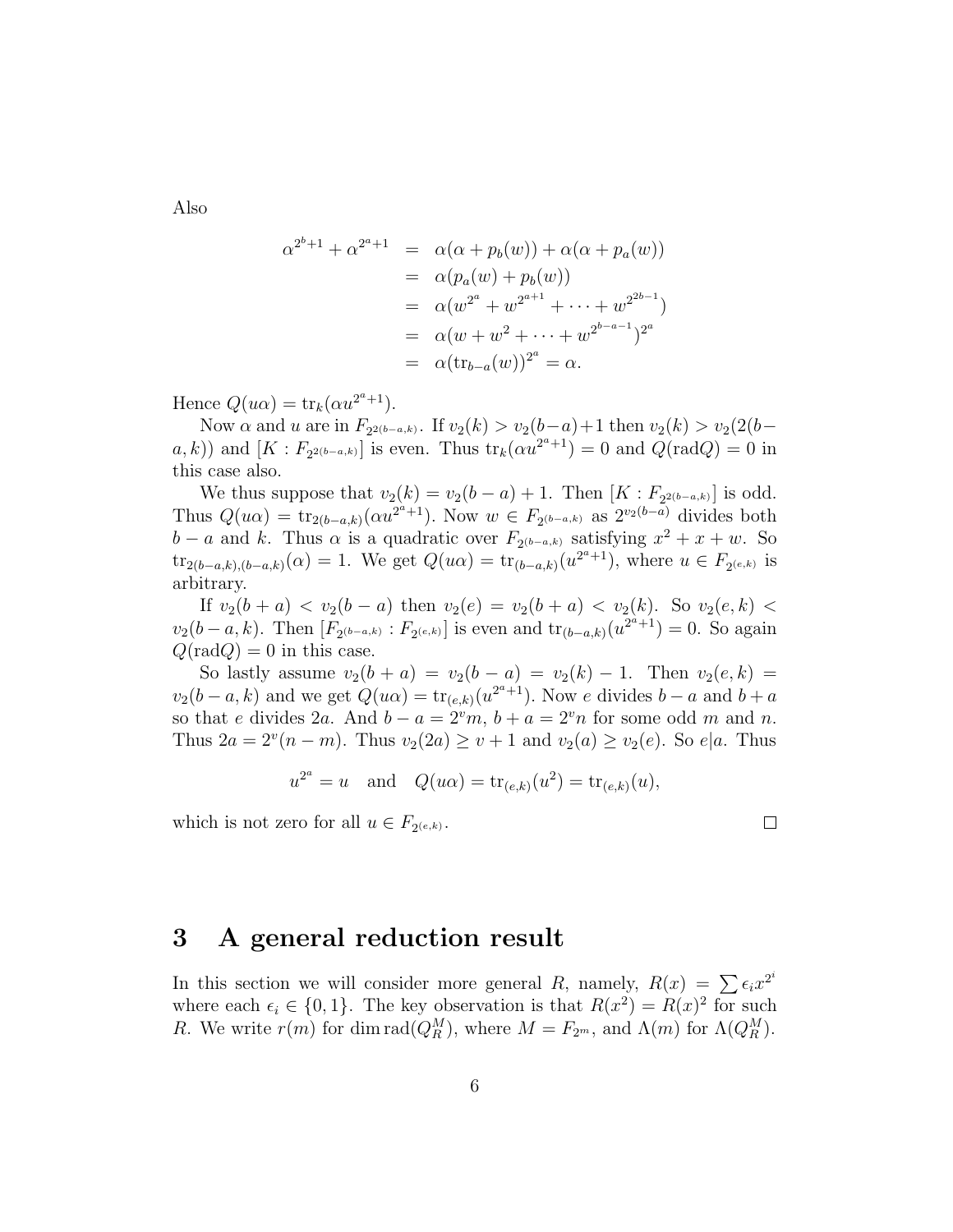We will use the Jacobi symbol  $(\frac{a}{n})$  and the well-known variation on Euler's Theorem:  $\overline{a}$  $\mathbf{r}$ 

$$
2^{\frac{p^n-1}{2}} \equiv \left(\frac{2}{p^n}\right) \pmod{p},
$$

where  $p$  is an odd prime.

**Lemma 3.1.** Suppose  $R = \sum \epsilon_i x^{2^i}$  where each  $\epsilon_i \in \{0, 1\}$ . Write  $k = p^n m$ where p is an odd prime and  $(p, m) = 1$ . Then:

$$
\Lambda(k)2^{\frac{r(k)-r(m)}{2}} \equiv \left(\frac{2}{p^n}\right)^m \Lambda(m) \pmod{p}.
$$

**Proof:** Note that  $Q(x^2) = \text{tr}_k(x^2 R(x^2)) = \text{tr}_k(x R(x))^2 = Q(x)$ . Let  $M = F_{2^m}$ . If  $\gamma \in K \setminus M$  then the cyclotomic class of  $\gamma$ , namely,  $\operatorname{cyc}(\gamma) =$  $\{\gamma, \gamma^2, \gamma^4, \ldots\}$ , has order deg( $\gamma$ ). Q is constant on cyc( $\gamma$ ). As  $F(\gamma)$  is not a subset of M, p divides  $deg(\gamma)$ . The zeros of Q in K consist of the zeros of Q in M together with some of the cyc( $\gamma$ ). So

$$
N(Q^K) \equiv N(Q^M) \pmod{p}
$$
  
\n
$$
2^k + \Lambda(k)2^{(k+r(k))/2} \equiv 2^m + \Lambda(m)2^{(m+r(m))/2} \pmod{p}
$$
  
\n
$$
\Lambda(k)2^{(k-m)/2} \cdot 2^{(r(k)-r(m))/2} \equiv \Lambda(m) \pmod{p},
$$

as  $2^k = 2^{p^nm} \equiv 2^m \pmod{p}$ . Lastly,

$$
2^{(k-m)/2} = 2^{m(p^n - 1)/2} \equiv \left(\frac{2}{p^n}\right)^m \pmod{p},
$$

which gives the result.

**Definition 3.2.** Let  $p$  be an odd prime.

(1) Suppose -1 is a power of 2 modulo p. Set  $\eta(p) = 1$  and let  $\omega(p)$  be the least positive w such that  $2^w \equiv -1 \pmod{p}$ .

(2) Suppose -1 is not a power of 2 modulo p. Set  $\eta(p) = 0$  and let  $\omega(p)$ be the least positive w such that  $2^w \equiv 1 \pmod{p}$ .

**Theorem 3.3.** Suppose  $R = \sum_{i} \epsilon_i x^{2^i}$  where each  $\epsilon_i \in \{0, 1\}$ . Write  $k =$  $2^{n} p_1^{m_1} p_2^{m_2} \cdots p_t^{m_t}$  with each  $p_i$  and  $p_i$  and  $p_i$  and  $k^* = k/\ell$ . Then:

1. 
$$
r(k) = \sum_{i=1}^{t} 2s_i \omega(p_i) + r(\ell), \text{ for some } s_i.
$$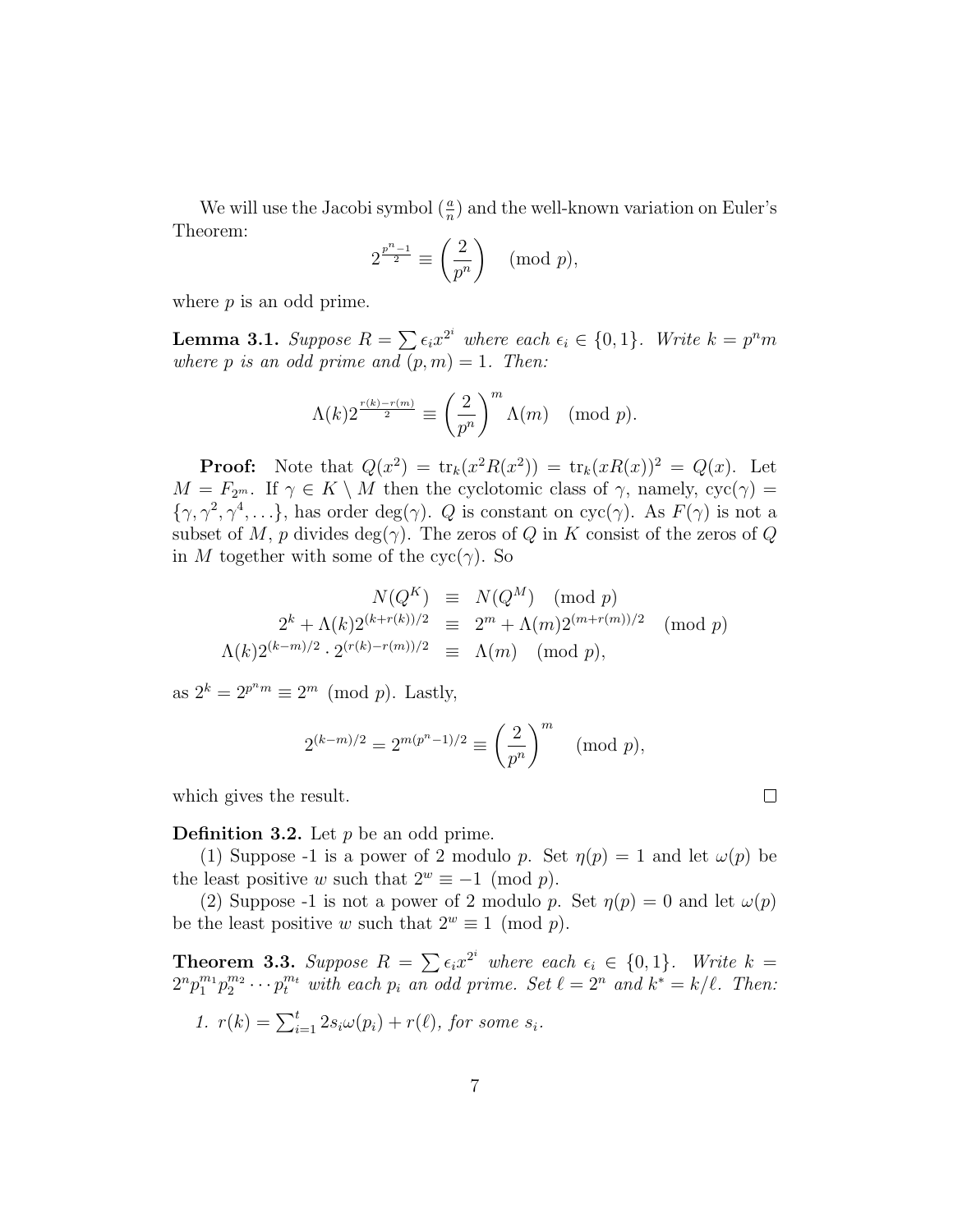2.

$$
\Lambda(k) = (-1)^{\sum_{i=1}^t s_i \eta(p_i)} \left(\frac{2}{k^*}\right)^{\ell} \Lambda(\ell).
$$

**Proof:** We use induction on t. Set  $m = k/p_1^{m_1}$ . Then, by Lemma 3.1,

$$
2^{\frac{r(k)-r(m)}{2}}\equiv \pm 1\pmod{p}.
$$

Then  $r(k) = 2s_1\omega(p_1) + r((m))$ , for some  $s_1$ , by the definition of  $\omega$ . Then

$$
2^{\frac{r(k)-r(m)}{2}} \equiv \begin{cases} (-1)^{s_1}, & \text{if } \eta(p_1) = 1 \\ 1, & \text{if } \eta(p_1) = 0. \end{cases}
$$

Hence

$$
\Lambda(k) = (-1)^{s_1 \eta(p_1)} \left(\frac{2}{p_1^{m_1}}\right)^m \Lambda(m).
$$

The general result follows by induction.

**Corollary 3.4.** Suppose k is odd and  $R(x)$  has an odd number of terms. Then  $\Lambda(Q_R^K) = 0$ .

**Proof:** Here  $\ell = 1$ ,  $N(Q_R^F) = 1$  and so  $\Lambda(1) = 0$ . Apply Theorem 3.3.  $\Box$ 

**Example 3.5.** We consider  $R(x)$  with an even number of terms.

(a) Say  $k = 19$ . Then  $\eta(19) = 1$ ,  $\omega(19) = 8$  and 2 is not a square modulo 19. Then there are only two possibilities:

$$
(\dim \text{rad}(Q_R), \Lambda(Q_R)) = (1, -1)
$$
 or  $(19, 1)$ .

 $R(x) = x^2 + x^4$  gives the first possibility and  $R(x) = x^{2^9} + x^{2^{10}}$  gives the second.

Recall that every quadratic form on K arises as  $tr_{K/F}(xR(x))$  for some  $R(x)$  with coefficients in K ([4] Theorem 1.2) and so every odd number arises as a dim rad $(Q_R^K)$ . So the sharp restrictions on  $r(k)$  here are a surprising consequence of restricting to those  $R(x)$  with all  $\epsilon_i \in \{0, 1\}.$ 

(b) Say  $k = 17$ . Then  $\eta(17) = 1$ ,  $\omega(17) = 4$  and 2 is a square modulo 17. There are three possibilities:

$$
(\dim \text{rad}(Q_R), \Lambda(Q_R)) = (1, +1), (9, -1)
$$
 or  $(17, +1)$ .

 $\Box$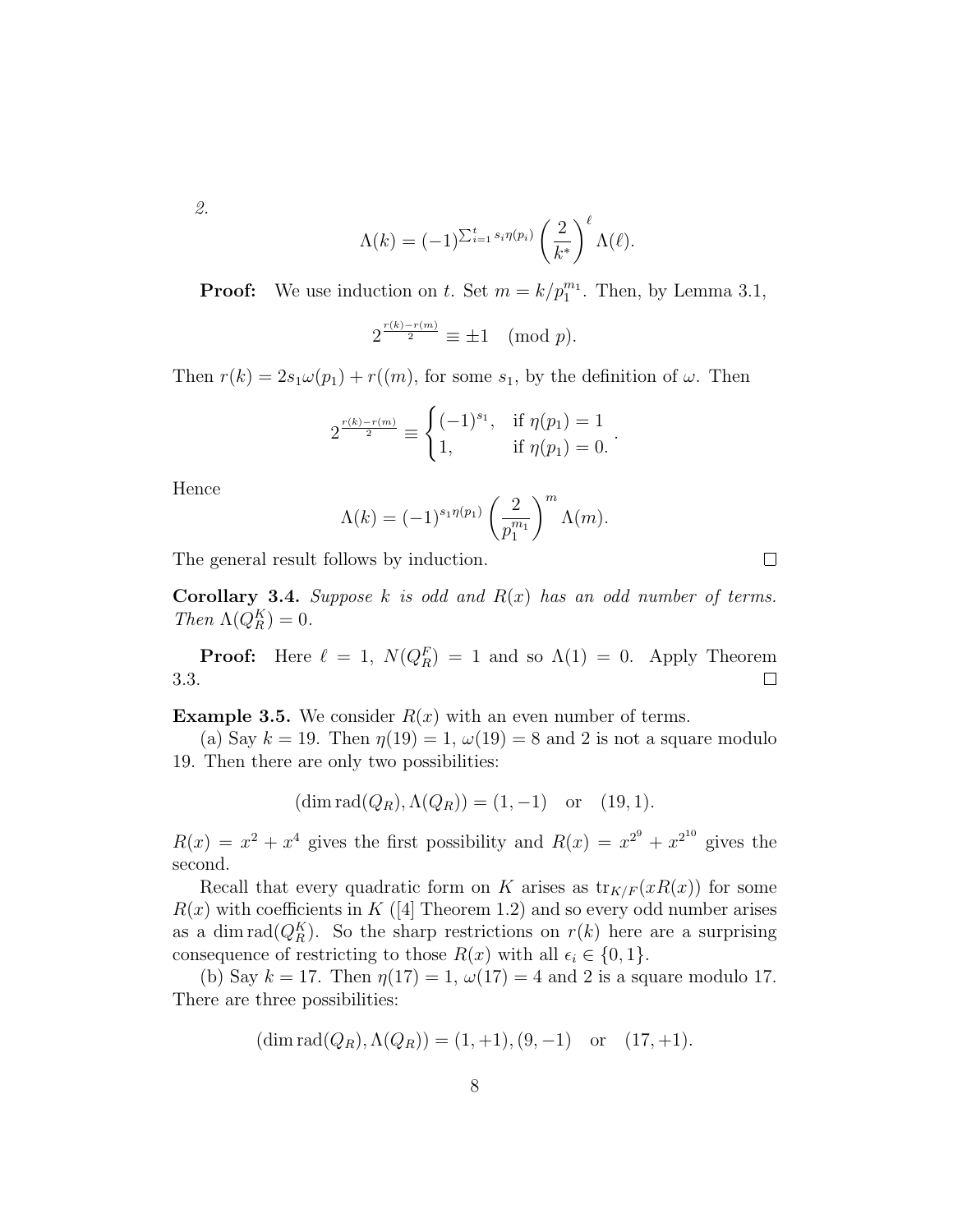Particular examples are  $R(x) = x^2 + x^4, x^2 + x^4 + x^8 + x^{32}, x^{256} + x^{512},$ respectively.

(c) Say  $k = 21$ . Then  $\omega(3) = 1$  and  $\omega(7) = 3$ . Here every odd r, at most 21, can arise as  $r = 1 + 2s_1 + 6s_2$ . However, a computer search shows there is no R (with all  $\epsilon_i = 0, 1$ ) with dim rad $(Q_R^K) = 5$ . Thus there are more restrictions on  $r(k)$  than those given by Theorem 3.3.

We return to our special case of  $R(x) = x^{2^a} + x^{2^b}$ .

**Lemma 3.6.** Let p be an odd prime and write  $k = p^n m$  where  $(p, m) = 1$ . Set  $v^- = v_p(b-a, p)$  and  $v^+ = v_p(b+a, p)$ . Then

$$
2^{(r(k)-r(m))/2} \equiv \left(\frac{2}{p}\right)^u \pmod{p},
$$

where

$$
u = \begin{cases} \min\{n, \max\{v^-, v^+\}\}, & \text{if } k \text{ is odd} \\ \min\{n, v^-\} + \min\{n, v^+\}, & \text{if } k \text{ is even, } b \pm a \text{ is odd} \\ 0, & \text{if } k \text{ is even, } b \pm a \text{ is even.} \end{cases}
$$

**Proof:** We will assume  $v^- \leq v^+$  (the other case is similar). There are three cases:

$$
(i)n \le v^- \le v^+ \quad (ii)v^- < n \le v^+ \quad (iii)v^- \le v^+ < n.
$$

For each of  $s = a - b, a + b, e$  we have  $(s, k) = p^t(s, m)$ , for some t depending on  $s$ . The values of  $t$  are:

$$
s = b - a \t b + a \t e
$$
  
\n(i) *n n n*  
\n(ii) *v*<sup>-</sup> *n v*<sup>-</sup>  
\n(iii) *v*<sup>-</sup> *v*<sup>+</sup> *v*<sup>-</sup>

Further,

$$
2^{((s,k)-(s,m))/2} \equiv \left(2^{(p^t-1)/2}\right)^{(s,m)} \equiv \left(\frac{2}{p}\right)^{t(s,m)} \pmod{p}.
$$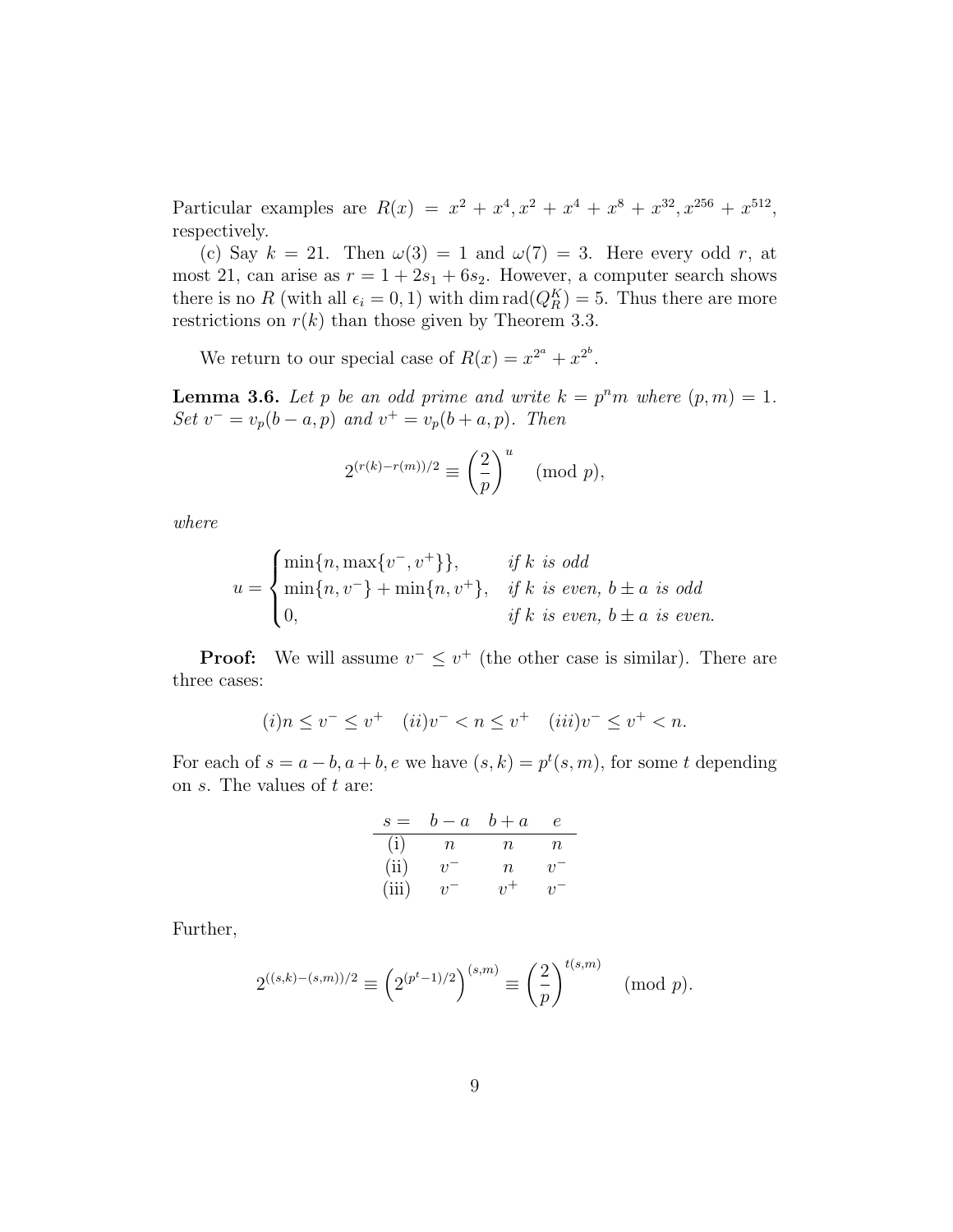First suppose k is odd so that each  $(s, m)$  is odd and  $r(k) = (b - a, k) +$  $(b + a, k) - (e, k)$  and  $r(m) = (b - a, m) + (b + a, m) - (e, m)$  by Theorem 1.5. We obtain

$$
2^{(r(k)-r(m))/2} \equiv \begin{cases} \left(\frac{2}{p}\right)^{3n} \pmod{p}, & \text{in case (i)}\\ \left(\frac{2}{p}\right)^{2v^{-}+n} \pmod{p}, & \text{in case (ii)}\\ \left(\frac{2}{p}\right)^{2v^{-}+v^{+}} \pmod{p}, & \text{in case (iii)}, \end{cases}
$$

which gives the desired result.

Next suppose k is even and  $b \pm a$  is odd. Again, each  $(s, m)$  is odd but now  $r(k) = (b - a, k) + (b + a, k)$  and  $r(m) = (b - a, m) + (b + a, m)$ . We obtain  $\overline{a}$  $\overline{a}$  $\sqrt{2n}$ 

$$
2^{(r(k)-r(m))/2} \equiv \begin{cases} \left(\frac{2}{p}\right)^{2n} \pmod{p}, & \text{in case (i)}\\ \left(\frac{2}{p}\right)^{v^{-}+n} \pmod{p}, & \text{in case (ii)}\\ \left(\frac{2}{p}\right)^{v^{-}+v^{+}} \pmod{p}, & \text{in case (iii)}, \end{cases}
$$

which gives the desired result.

Lastly, suppose k is even and  $b \pm a$  is even. Then each  $(s, m)$  is even and

 $\Box$ 

$$
2^{(r(k)-r(m))/2} \equiv \left(\frac{2}{p}\right)^{\sum t(s,m)} \equiv 1 \pmod{p}.
$$

We summarize:

**Theorem 3.7.** Write  $k = 2^n m$  where m is odd.

- 1. If k is odd then  $\Lambda(k) = \prod_{n=1}^{\infty}$  $\frac{2}{p}$ ) over odd prime divisors  $p$  of  $k$  with  $v_p(k) + \min\{v_p(k), \max\{v_p(b-a), v_p(b+a)\}\}\ \text{odd}.$
- 2. If k is even and  $b \pm a$  is odd then  $\Lambda(k) = \prod_{n=1}^{\infty}$  $\frac{2}{p}$ ) $\Lambda(2^n)$  over odd prime divisors p of k with  $\min\{v_p(k), v_p(b-a)\} + \min\{v_p(k), v_p(b+a)\}$  odd.
- 3. If k is even and  $b \pm a$  is even then  $\Lambda(k) = \Lambda(2^n)$ .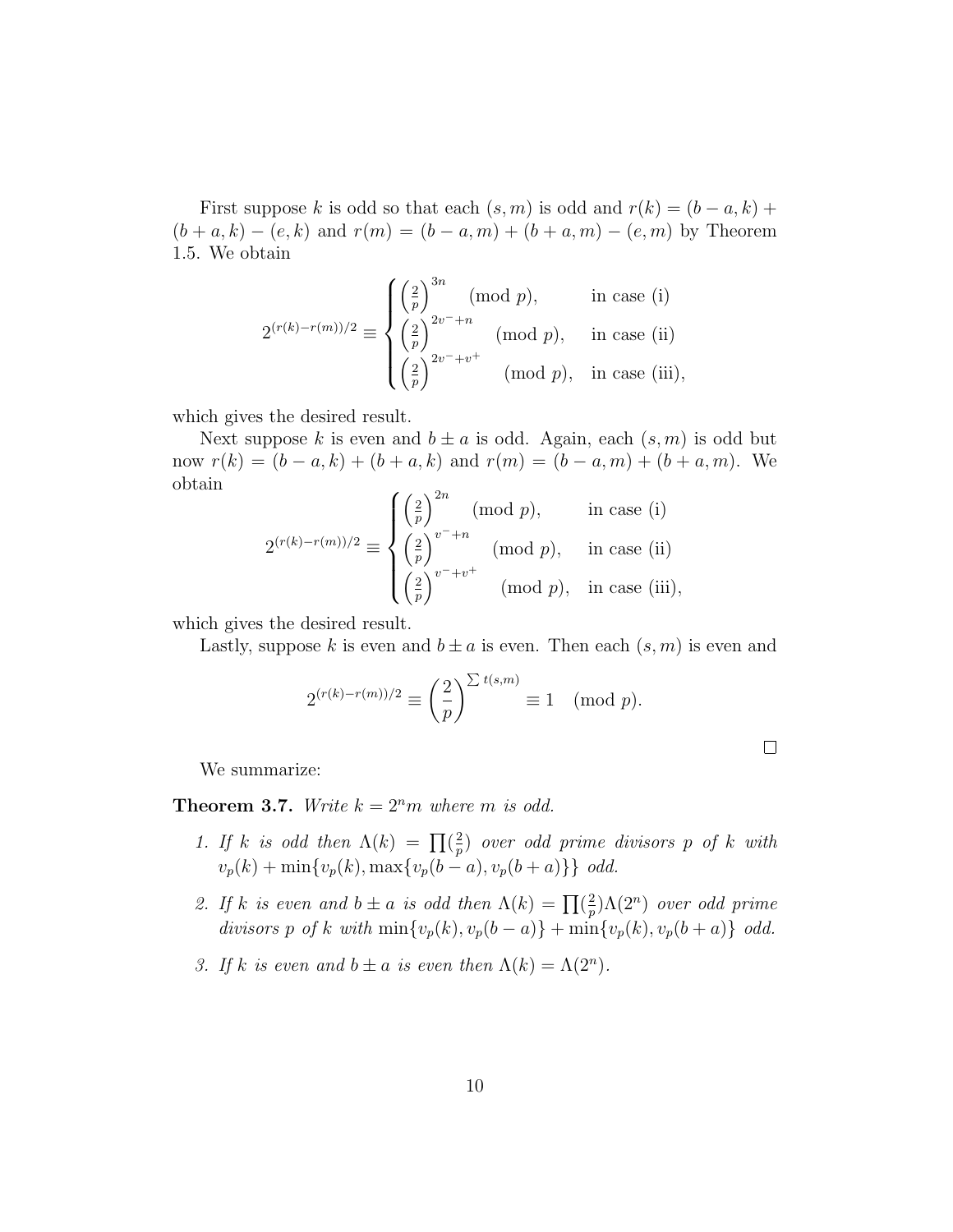#### 4 The invariant for 2-power  $k$

We have reduced the computation of  $\Lambda(k)$  to the case of a 2-power k. So throughout this section,  $k = 2^n$ . Set  $\ell = k/2$  and  $L = F_{2^{\ell}}$ . Then K is a quadratic extension of L. Write  $K = L(\delta)$ , where  $\delta^2 = \delta + y$ , with  $y \in L$  having  $tr_{\ell}(y) = 1$ . Note that  $tr_{k}(L) = 0$ . We will use the following observation:  $v_2(a) \neq v_2(b)$  iff  $v_2(b-a) = v_2(b+a)$ . And we continue to write  $v_2^-$  for  $v_2(b-a)$  and  $v_2^+$  for  $v_2(b+a)$ .

**Lemma 4.1.** Let  $M = \max\{v_2^-, v_2^+\}$ . Let  $\alpha$  be as in Lemma 1.3.

- 1. If  $n \leq M$  then  $Q \equiv 0$  and  $\Lambda(k) = +1$ .
- 2. If  $n = 1 + M$  and  $v_2^- \neq v_2^+$  then

$$
rad(Q) = \langle \alpha F_{2^{2^{v_2^{-}}}}, F_{2^{2^{v_2^{+}}}} \rangle \not\subset L.
$$

- 3. If  $n = 1 + M$  and  $v_2^- = v_2^+$  then  $\Lambda(k) = 0$ .
- 4. If  $n \geq 2 + M$  and  $v_2^- \neq v_2^+$  then

$$
\operatorname{rad}(Q)=\langle \alpha F_{2^{2^{v_2^-}}}, F_{2^{2^{v_2^+}}}\rangle \subset L.
$$

 $\Box$ 

5. If  $n \geq 2 + M$  and  $v_2^- = v_2^+$  then  $rad(Q) = F_{2^{2M+1}} \subset L$ .

**Proof:** This follows easily from Theorems 1.5 and 2.1. We thus only need to treat the cases  $(2)$ ,  $(4)$  and  $(5)$ .

**Proposition 4.2.** In case (2) we have  $\Lambda(k) = -1$ .

**Proof:** Here we have  $v_2(a) = v_2(b)$  and  $n = 1 + M$ . We suppose  $v_2^+ < v_2^-$ (the other case is similar). Thus  $v_2(b + a) = v_2(a) + 1 < v_2(b-a), k = 2 \cdot 2^{v_2^{-}}$ and  $\ell = 2^{v_2^-}$ . Then  $\text{rad}Q = \langle F_{2^{2^{v_2^-}}}, \delta F_{2^{2^{v_2^-}}}\rangle$ . Note that  $L \subset \text{rad}(Q)$ . Now for  $u, v \in L$  we have  $Q(u + v\delta) = Q(u) + B(u, v\delta) + Q(v\delta) = Q(v\delta)$ . Hence  $N(Q) = 2^{\ell} N(Q(v\delta) = 0).$ 

We compute:

$$
Q(v\delta) = \text{tr}_k(v^{2^a+1}(y+\delta+p_a(y))+v^{2^b+1}(y+\delta+p_b(y)))
$$
  
\n
$$
= \text{tr}_k(\delta(v^{2^a+1}+v^{2^b+1}+v^{2^a+1}p_a(y)+v^{2^b+1}p_b(y)))
$$
  
\n
$$
= \text{tr}_\ell(v^{2^a+1}+v^{2^b+1}+v^{2^a+1}p_a(y)+v^{2^b+1}p_b(y))
$$
  
\n
$$
= \text{tr}_\ell(v^{2^a+1}p_a(y)+v^{2^b+1}p_b(y)).
$$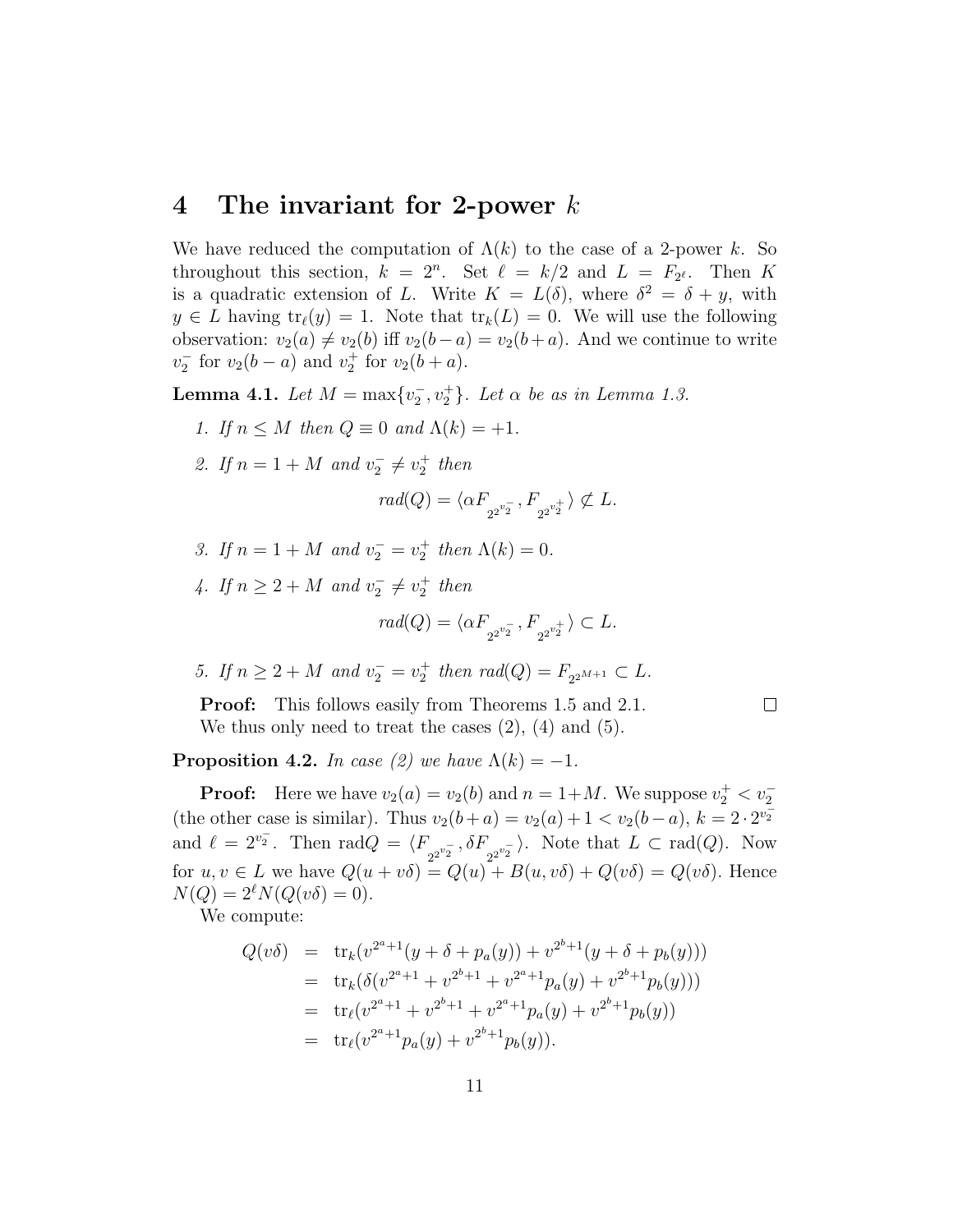Here we used that  $v, y \in L$  have  $\text{tr}_k$  equal to 0 and that  $Q^L \equiv 0$ .

Write  $b - a = \ell m$  for some odd m. We have

$$
v^{2^b} = v^{2^{a+(b-a)}} = v^{2^a} v^{2^{b-a}} = v^{2^a}
$$

$$
p_b(y) = p_a(y) + p_{b-a}(y)^{2^a} = p_a(y) + 1.
$$

We used that  $v \in L$  so that  $v^{2^{\ell}} = v$  and that  $p_{\ell}(y) = \text{tr}_{\ell}(y) = 1$ . Hence  $v^{2^b+1}p_b(y) = v^{2^a+1}(1+p_a(y))$  and  $Q(v\delta) = \text{tr}_\ell(v^{2^a+1}) = Q_a^L(v)$ . By Klapper's result, Theorem 0.1, as  $v_2(\ell) = v_2(b-a) > 1 + v_2(a) = v_2(2a)$ , we have  $\Lambda(k) = -1.$  $\Box$ 

We now turn to Case (4).

Proposition 4.3. In case (4)  $\Lambda(k) = -1$ .

**Proof:** Here  $v_2(a) = v_2(b)$ , call it v and set  $V = 2^v$ . Also  $v_2(b + a) =$  $v + 1$ ,  $v_2(b - a) > v + 1$  and  $v_2(k) \ge v_2(b - a) + 2$ . Now

$$
2^{sV} \equiv \begin{cases} -1, & \text{if } s \text{ is odd} \\ 1, & \text{if } s \text{ is even} \end{cases} \pmod{2^{V}+1}.
$$

As  $a/V$  and  $b/V$  are odd we have that  $2^V + 1$  divides both  $2^a + 1$  and  $2^b + 1$ . For each  $\beta \in K^*$  of order  $2^V + 1$  we have  $Q(\beta x) = Q(x)$ . As  $k/V$  is even,  $2^V + 1$  divides  $2^k - 1$  and so there are  $2^V + 1$  such  $\beta$ 's. Thus, counting  $x = 0$ , we have

$$
N(Q) \equiv 1 \pmod{2^V + 1}.
$$

Now  $k/2V$  is even,  $V_{b-a}/2V$  is even and  $V_{b+a}/2V$  is odd. Hence

$$
2^{(k+V_{b-a}+V_{b+a})/2} \equiv -1 \pmod{2^V+1},
$$

noting that dim rad $(Q) = V_{b-a} + V_{b+a}$ . Hence

$$
N(Q) = \frac{1}{2}(2^{k} + \Lambda(k)\sqrt{2^{k+V_{b-a}+V_{b+a}}})
$$
  
\n
$$
\equiv \frac{1}{2}(1 + \Lambda(k)(-1)) \pmod{2^{V}+1}.
$$

Hence  $\Lambda(k) = -1$ .

The one remaining case is Case (5). So for the remainder of this section we assume that  $v_2(b-a) = v_2(b+a)$  and that  $k \geq 4V_{b-a}$ . Now  $v_2(a) \neq v_2(b)$ in this case. We will assume  $v_2(a) < v_2(b)$  (the opposite case is similar). So  $V_{b\pm a} = V_a < V_b$  and  $k \geq 4V_a$ . We also have  $\text{rad}(Q) = F_{2} \times \text{rad}(Q)$  Lemma 4.1.

 $\Box$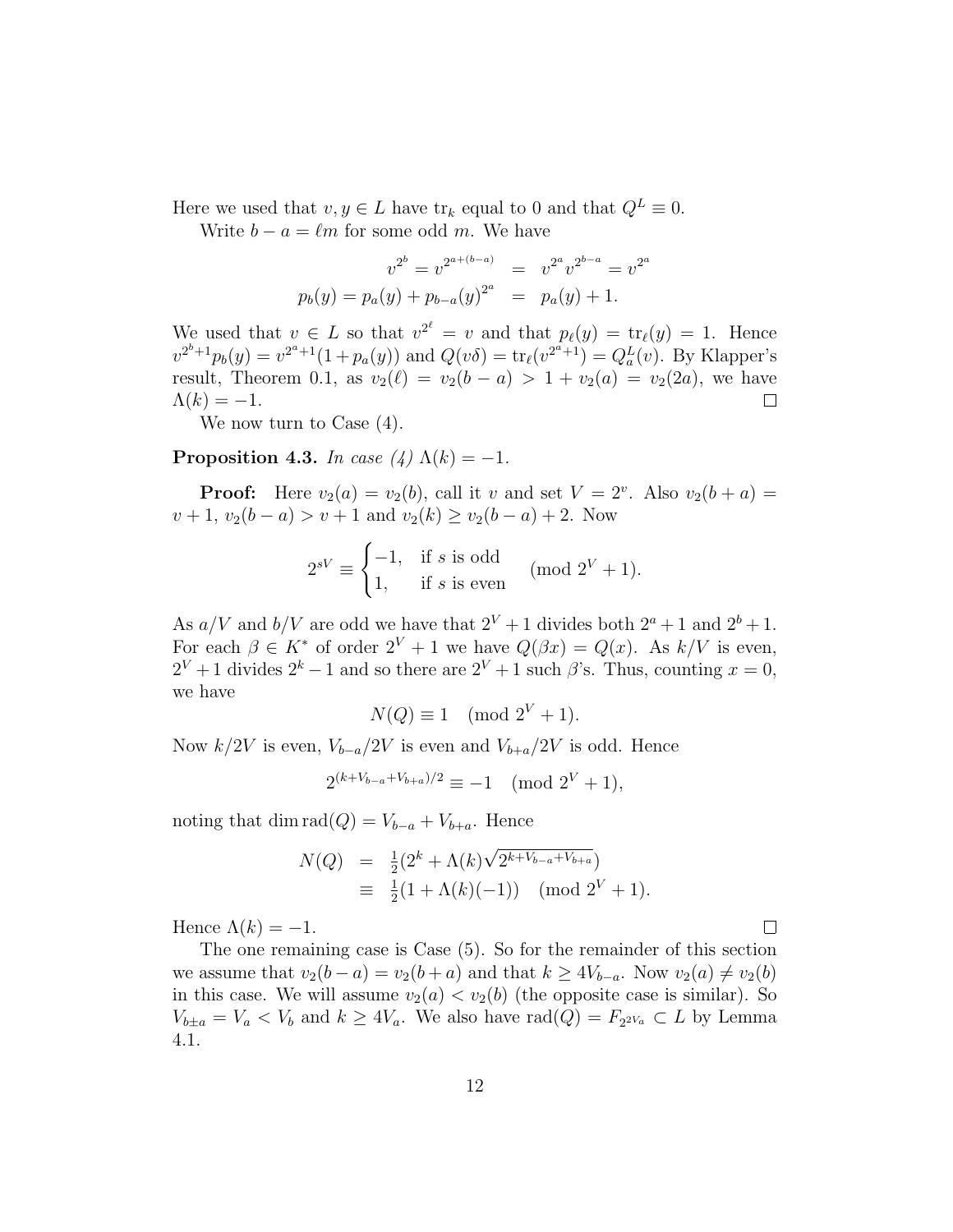**Lemma 4.4.** Suppose we are in case (5). Let t be the number of  $u \in rad(Q)$ such that  $Q(u\delta) = 0$ . Then

$$
t = 2^{r-1} + \Lambda(k)2^{r_0 - 1},
$$

where  $r = r(k)$  and  $r = 2r_0$ .

**Proof:** Set  $W = \text{rad}(Q)$ . We have  $W \subset L$  and  $\dim(L/W)^{\perp} = (k - r) (\ell - r) = \ell$  so that dim  $L^{\perp} = \ell + r$ .

Set  $b(x, y) = x^{2^a}y + xy^{2^a} + x^{2^b}y + xy^{2^b}$ . Then  $B_k(u, v) = \text{tr}_k b(u, v)$ . Then, as  $\text{tr}_k(L) = 0, L \subset L^{\perp}$ . Pick  $w_i \in L^{\perp}$  such that

$$
L^{\perp} = \bigcup_{i=1}^{2^r} (w_i + L).
$$

Then pick  $v_i \in K \setminus L^{\perp}$  such that

$$
K = L^{\perp} \cup \bigcup_{i=1}^{2^{\ell} - 2^r} (v_i + L).
$$

Now  $Q(v_i + L) = Q(v_i) + B(v_i, L)$  as  $Q(L) = 0$ . Since  $v_i \notin L^{\perp}$ , exactly half of the  $B(v_i, \ell)$  are zero. So regardless of the value of  $Q(v_i)$ , exactly half of the  $Q(v_i + \ell)$  are zero. Since the  $w_i \in L^{\perp}$  we have  $Q(w_i + L) = Q(w_i)$ . Let t be the number of  $w_i$  with  $Q(w_i) = 0$ . Then

$$
N(Q) = t \cdot 2^{\ell} + (2^{\ell} - 2^r)2^{\ell - 1} = 2^{k-1} + 2^{\ell}(t - 2^{r-1}).
$$

 $\Box$ 

Comparing this to the usual formula  $t = 2^{r-1} + \Lambda(k)2^{r_0-1}$ .

**Lemma 4.5.** Continue to assume we are in case (5) and that  $v_2(a) < v_2(b)$ . For  $u \in rad(Q)$  we have

$$
Q(u\delta) = Q^{L}(u) + tr_{\ell}(u^{2^{a}+1}p_{a}(\delta) + u^{2^{b}+1}p_{b}(\delta)).
$$

Further,  $Q^{L}(u) = 0$  for all  $u \in rad(Q)$  except when  $k = 4V_a$ .

Proof: We have

$$
Q(u\delta) = \text{tr}_k(u\delta(u^{2^a}(\delta + p_a(\delta)) + u^{2^b}(\delta + p_b(\delta)))
$$
  
\n
$$
= \text{tr}_k(\delta(u^{2^a+1} + u^{2^b+1} + u^{2^a+1}p_a(\delta) + u^{2^b+1}p_b(\delta)))
$$
  
\n
$$
= \text{tr}_\ell(u^{2^a+1} + u^{2^b+1} + u^{2^a+1}p_a(\delta) + u^{2^b+1}p_b(\delta))
$$
  
\n
$$
= Q^L(u) + \text{tr}_\ell(u^{2^a+1}p_a(\delta) + u^{2^b+1}p_b(\delta)).
$$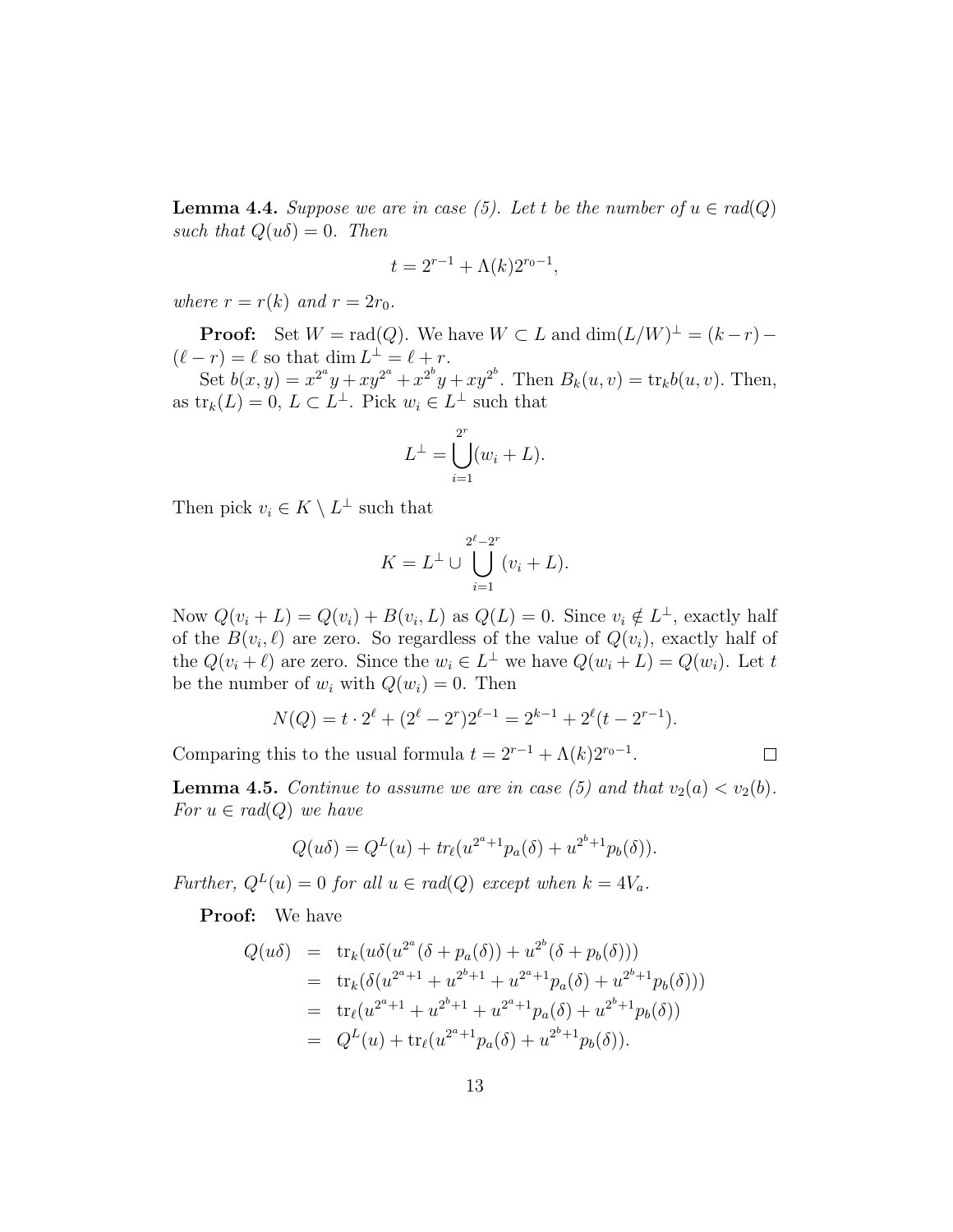As  $u \in \text{rad}_k Q \subset L$ , we have  $u \in \text{rad}_\ell Q$ . By Theorem 2.1 this is zero except when  $v_2(b-a) = v_2(b+a)$ , thus case (5), and  $\ell = 2 \cdot 2^{v_2(b-a)}$ . Hence  $k=2V_a.$  $\Box$ 

**Lemma 4.6.** Let  $s$  be a 2-power. Then

$$
1. \operatorname{tr}_{\ell,s}(p_s(\delta))=1.
$$

2.

$$
tr_{\ell,s}(p_{\lambda s}(\delta)) = \begin{cases} 1, & \text{if } \lambda \text{ is odd} \\ 0, & \text{if } \lambda \text{ is even.} \end{cases}
$$

Proof: We have

$$
tr_{\ell,s}(p_s(\delta)) = p_s(\delta) + p_s(\delta)^{2^s} + \dots + p_s(\delta)^{(2^s)^{\ell/s-1}}
$$
  
=  $y + y^2 + \dots + y^{2^{\ell-1}}$   
=  $tr_{\ell}(y) = 1$ .

And for (2)

$$
p_{\lambda s}(\delta) = p_s(\delta) + p_s(\delta)^{2^s} + \cdots + p_s(\delta)^{2^{s(\ell-1)}}
$$
  
\n
$$
\text{tr}_{\ell,s}(p_{\lambda s}(\delta)) = \ell \text{tr}_{\ell,s}(p_s(\delta)),
$$

 $\Box$ 

and apply (1).

**Lemma 4.7.** Continue to assume we are in Case (5) and that  $v_2(a) < v_2(b)$ . Set  $V = V_a$ . Let  $u \in F_{2^{2V}}$ . Then

$$
tr_{\ell}(u^{2^{a}+1}p_a(\delta) + u^{2^{b}+1}p_b(\delta)) = \begin{cases} tr_V(u^{2^{V}+1}), & \text{if } V_b \ge 4V \\ tr_V(u^{2^{V}+1}) + tr_{2V}(u), & \text{if } V_b = 2V. \end{cases}
$$

**Proof:** Write  $a = Vn$  where  $n = 2m + 1$  is odd. Then  $a = 2Vm + V$ . We have that  $\overline{a}$  $\mathbf{v}$ 

$$
u^{2^a} = \left(u^{2^{2Vm}}\right)^{2^V} = u^{2^V}.
$$

Note that

$$
(u^{2^V+1})^{2^V-1} = u^{2^{2V}-1} = 1,
$$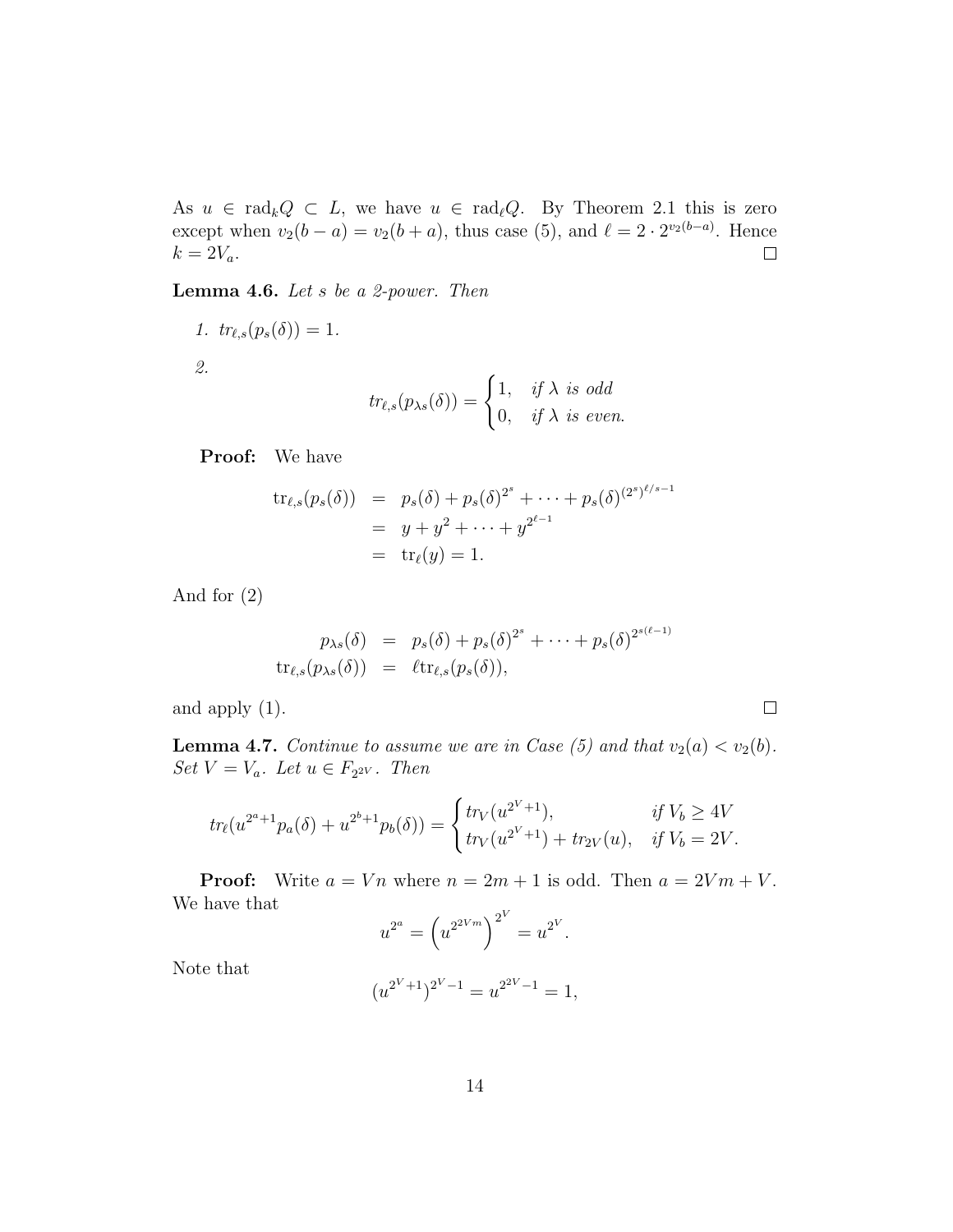if  $u \neq 0$ . Hence  $u^{2^V+1} \in F_{2^V}$ . Thus

$$
tr_{\ell}(u^{2^{a}+1}p_{a}(\delta)) = tr_{\ell}(u^{2^{V}+1}p_{a}(\delta))
$$
  
=  $tr_{V}(u^{2^{V}+1}tr_{\ell,V}(p_{a}(\delta)))$   
=  $tr_{V}(u^{2^{V}+1}),$ 

by Lemma 4.6, as  $a/V$  is odd.

Next,  $b = 2Vm_b$ , where  $m_b$  is odd iff  $V_b = 2V$ . Again  $u^{2^{2V}} = u$  implies  $u^{2^b} = u$ . Hence

$$
\text{tr}_{\ell}(u^{2^{b}+1}p_{b}(\delta)) = \text{tr}_{\ell}(u^{2}p_{b}(\delta)) = \text{tr}_{2V}(u^{2}\text{tr}_{\ell,2V}(p_{b}(\delta)),
$$

 $\Box$ 

which is 0 if  $m_b$  is even and is  $\text{tr}_{2V}(u)$  if  $m_b$  is odd.

**Proposition 4.8.** Continue to assume we are in Case (5) and that  $v_2(a)$  <  $v_2(b)$ . Set  $V = V_a$ . Then  $\Lambda(k) = -1$ , except when

- 1.  $k \geq 8V$ ,  $V = 1$  and  $V_b = 2$  (that is, a is odd and  $b \equiv 2 \pmod{4}$ ) in which case  $\Lambda(k) = 1$ .
- 2.  $k = 4V$ ,  $V = 1$  and  $V_b \ge 4$  (that is, a is odd and 4(b) in which case again  $\Lambda(k) = 1$ .

**Proof:** We use Lemma 4.4 to find  $\Lambda(k)$ . We need to compute t, the number of  $u \in rad(Q)$  with  $Q(u\delta) = 0$ . First suppose that  $k \geq 8V$ . For  $u \in rad(Q) = F_{2^{2V}}$  set

$$
q(u) = \text{tr}_V(u^{2^V+1})
$$
 and  $q^*(u) = q(u) + \text{tr}_{2^V}(u)$ .

Then t is  $N(q)$  when  $V_b \ge 4V$  and  $t = N(q^*)$  when  $V_b = 2V$ , by Lemmas 4.5 and 4.7. Now if  $V$  is even then

$$
tr_{2V}(u) = tr_V(u + u^{2V})
$$
  
\n
$$
q^*(u) = tr_V(u + u^{2V} + u^{2V+1})
$$
  
\n
$$
= tr_V((1+u)(1+u^{2V})+1)
$$
  
\n
$$
= tr_V((1+u)(1+u)^{2V}),
$$

as V even implies  $\text{tr}_V(1) = 0$ . Thus  $q^*(u) = q(u+1)$  and so  $N(q^*) = N(q)$ . When  $V = 1$  we get  $q^*(u+1) = q(u) + 1$  and so  $N(q^*) + N(q) = 2^{2V}$ .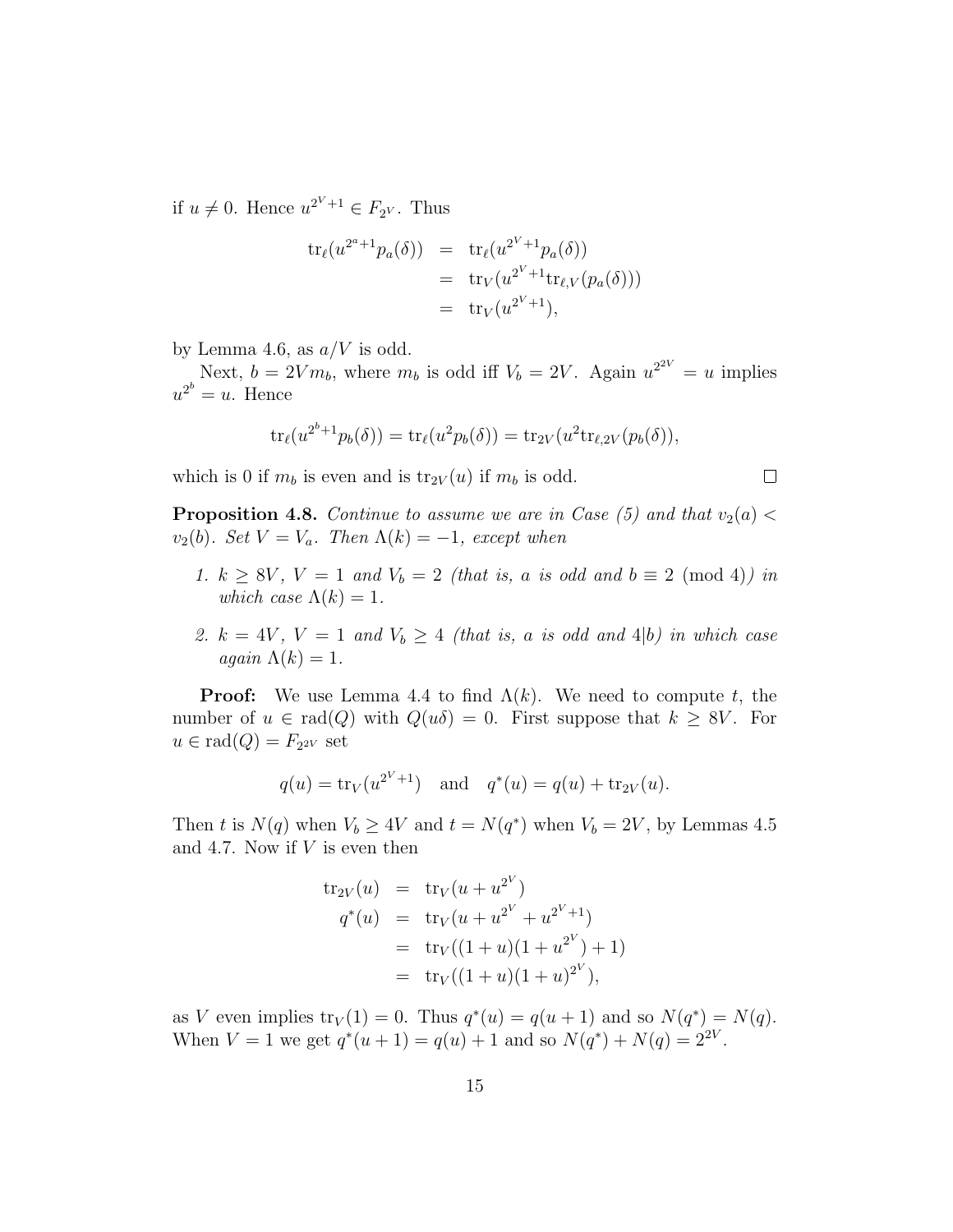We now compute  $N(q)$ . The map

$$
GF(2^{2V})^* \to GF(2^V)^* \quad \text{by} \quad x \mapsto x^{2^V+1}
$$

has kernel of order  $2^V + 1$ . Hence each image in  $GF(2^V)^*$  appears  $2^V + 1$ many times. Of the images,  $2^{V-1} - 1$  have trace 0. Hence (now including zero)

$$
N(q) = (2V + 1)(2V-1 - 1) + 1 = 22V-1 - 2V-1.
$$

When  $V_b \geq 4V_a$  we have  $t = N(q)$  and so  $\Lambda(k) = -1$  by Lemma 4.4. When  $V_b = 2V_a$  and V is even we have  $t = N(q^*) = N(q)$  and again  $\Lambda(k) = -1$ . When  $V_b = 2V_a$  and  $V = 1$  then

$$
t = N(q^*) = 2^{2V} - N(q) = 2^{2V-1} + 2^{V-1}
$$

and so  $\Lambda(k) = 1$ .

Lastly, suppose  $k = 4V$ . In this case

$$
Q^{K}(u\delta) = Q^{L}(u) + \text{tr}_{\ell}(u^{2^{a}+1}p_{a}(\delta) + u^{2^{b}+1}p_{b}(\delta)),
$$

by Lemma 4.5. Now as in the proof of Lemma 4.7  $u^{2^a+1} = u^{2^V+1} \in F_{2^V}$  and  $u^{2^b+1} = u^2$ . As  $\ell = 2V$  we have  $Q^L(u) = \text{tr}_{2V}(u^{2^V+1} + u^2) = \text{tr}_{2V}(u)$ . Hence, by Lemma 4.7,  $Q^K(u\delta)$  is  $q^*(u)$  if  $V_b \geq 4V_a$  and  $q(u)$  if  $V_b = 2V_a$ . If V is even then  $N(q^*) = N(q)$  so that regardless of the value of  $V_b/V_a$  we get the same value of t as above and so  $\Lambda(k) = -1$ . Finally, if  $V = 1$  and  $V_b \geq 4V_a$ then  $t = N(q^*) = 2^{2V} - N(q)$  so that  $\Lambda(k) = 1$ . If  $V = 1$  and  $V_b = 2V_a$  then  $t = N(q)$  and  $\Lambda(k) = -1$ .

We summarize:

Theorem 4.9. Let  $k = 2^n$  and  $M = \max\{v_2(b-a), v_2(b+a)\}.$ 

- 1. If  $n \leq M$  then  $\Lambda(k) = +1$ .
- 2. If  $n = 1 + M$  and  $v_2(b-a) \neq v_2(b+a)$  then  $\Lambda(k) = -1$ .
- 3. If  $n = 1 + M$  and  $v_2(b a) = v_2(b + a)$  then  $\Lambda(k) = 0$ .
- 4. If  $n > 2 + M$  and  $v_2(b-a) \neq v_2(b+a)$  then  $\Lambda(k) = -1$ .
- 5. If  $n > 2 + M$  and  $v_2(b-a) = v_2(b+a)$  then
	- (a) If  $n = 2$  and one of a, b is odd and the other is 2 (mod 4) then  $\Lambda(k) = +1.$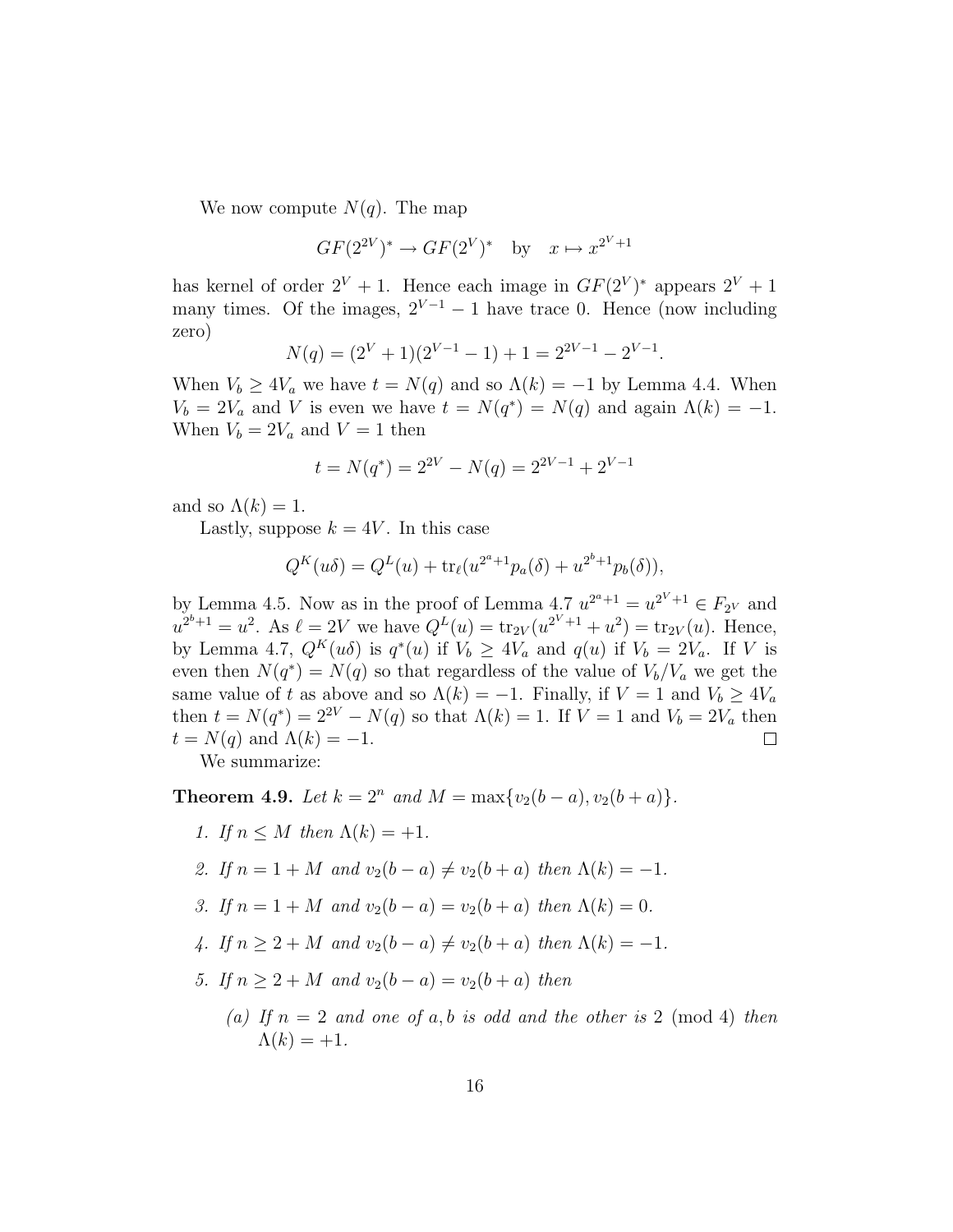- (b) If  $n \geq 3$  and one of a, b is odd and the other is divisible by 4 then  $\Lambda(k) = +1.$
- (c) Otherwise,  $\Lambda(k) = -1$ .

## 5 Applications

Here we fix K and a primitive element  $\alpha \in K^*$ . Set  $Q_a(x) = \text{tr}_{K/F}(x \cdot x^{2^a})$ , called a gap form in [5]. Let  $Q_{a,b}$  denote what has been written as  $Q_R$ , namely,  ${\rm tr}_{K/F}(x \cdot (x^{2^a} + x^{2^b}))$ . We consider the sequence

$$
\mathbf{S}^\mathbf{a}:\qquad s_i^a=Q_a(\alpha^i),
$$

for  $0 \leq i < 2^k - 1$ . These are the pull-backs of the geometric sequences in [7]. The period of  $S^a$  is  $\pi_a = (2^k - 1)/(2^a + 1, 2^k - 1)$ . In particular, if  $(2^a + 1, 2^k - 1) = 1$  then  $S^a$  is an *m*-sequence. The cross-correlation of two binary sequences  $\mathbf{A} = (a_i)$  and  $\mathbf{B} = (b_i)$  of period  $\pi$  is:

$$
\mathbf{A}.\mathbf{B}=\sum_{i=1}^{\pi}(-1)^{a_i+b_i}.
$$

**Proposition 5.1.** Suppose  $(2^a + 1, 2^k - 1) = d = (2^b + 1, 2^k - 1)$ . Then the cross-correlation of  $S^a$ ,  $S^b$  is:

$$
\mathbf{S}^\mathbf{a}.\mathbf{S}^\mathbf{b} = \frac{1}{d}[\Lambda(A_{q,b})2^{(k+r)/2}-1],
$$

where  $r = \dim \text{rad}(Q_{a,b}).$ 

Proof: We have

$$
d(\mathbf{S}^{\mathbf{a}} \cdot \mathbf{S}^{\mathbf{b}}) = \sum_{i=1}^{2^k - 1} (-1)^{Q_a(\alpha^i) + Q_b(\alpha^i)}
$$
  
= 
$$
[N(Q_{a,b}) - 1] - [2^k - N(Q_{a,b})]
$$
  
= 
$$
2N(Q_{a,b}) - 2^k - 1
$$
  
= 
$$
\Lambda(Q_{a,b})2^{(k+r)/2} - 1.
$$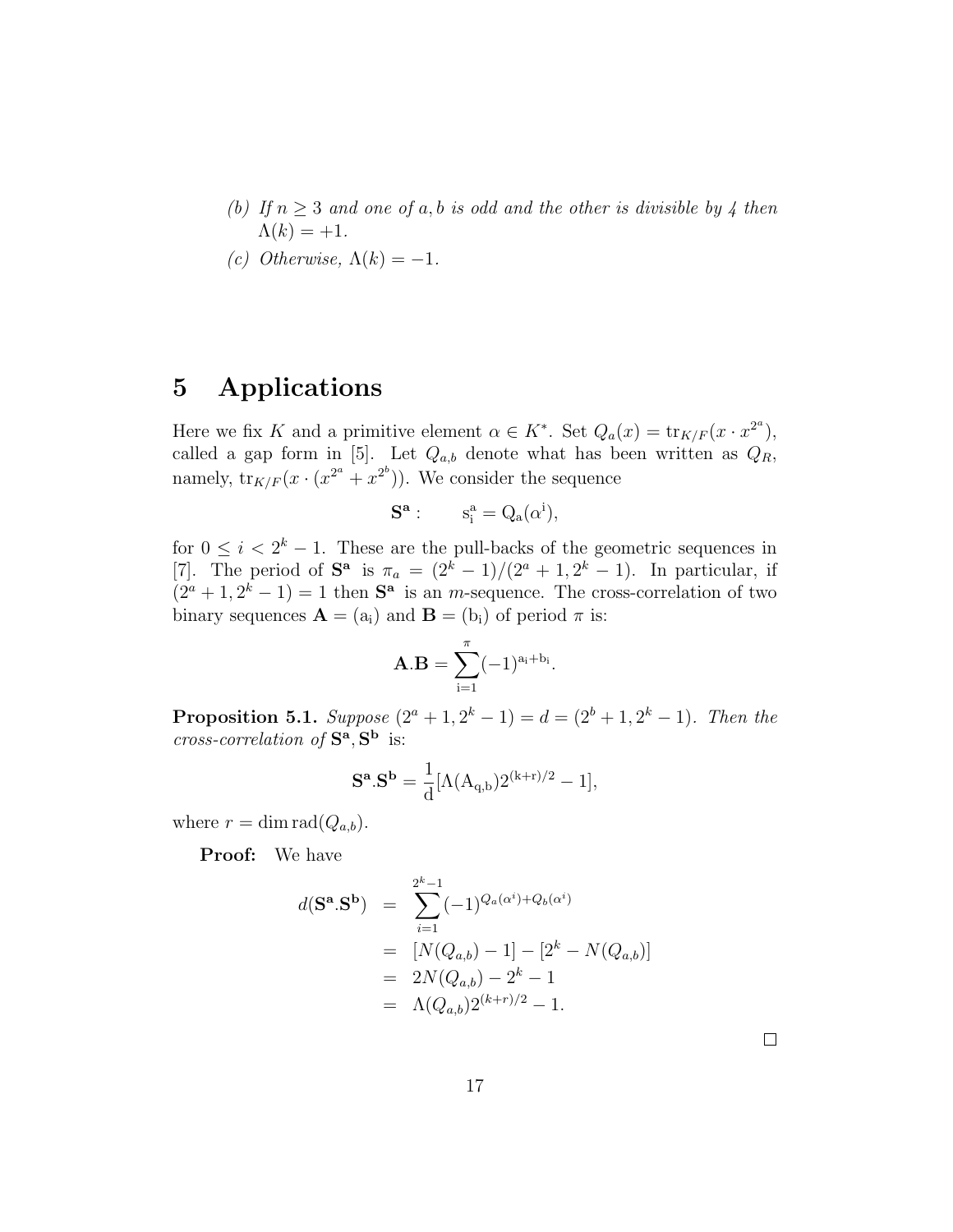**Example 5.2.** Let  $a = 1$ ,  $b = 3$  and k be even, not divisible by 6. Then  $(2^a + 1, 2^k - 1) = 3 = (2^b + 1, 2^k - 1)$ . By Theorem 1.5

$$
r(k) = \begin{cases} 2, & \text{if } v_2(k) = 1 \\ 4, & \text{if } v_2(k) = 2 \\ 6, & \text{if } v_2(k) \ge 3. \end{cases}
$$

Theorem 3.7 and Theorem 4.9, cases 1,2 and 4 give

$$
\Lambda(k) = \Lambda(2^{v_2(k)}) = \begin{cases} +1, & \text{if } v_2(k) = 1\\ -1, & \text{if } v_2(k) \ge 2. \end{cases}
$$

Let  $k = 2\ell$ . The cross-correlation is then

$$
\mathbf{S}^1 \cdot \mathbf{S}^3 = \begin{cases} +\frac{1}{3}(2^{\ell+1}-1), & \text{if } v_2(k) = 1\\ -\frac{1}{3}(2^{\ell+2}+1), & \text{if } v_2(k) = 2\\ -\frac{1}{3}(2^{\ell+3}+1), & \text{if } v_2(k) \ge 3. \end{cases}
$$

For a quadratic form q on a vector space V over  $F = F_2$ ,  $Z(q)$  denotes the zeros of q and  $N(q)$  denotes  $|Z(q)|$ . Klapper [7] has computed the cardinality of a conic intersected with a hyperplane. Here we compute the intersection of two conics.

**Proposition 5.3.** Let  $q_1, q_2 : V \to F$  be quadratic forms. Then

$$
|Z(q_1) \cap Z(q_2)| = \frac{1}{2}[N(q_1) + N(q_2) + N(q_1 + q_2) - |V|].
$$

**Proof:** For  $w_i \in F$ , let  $N(w_1, w_2)$  denote the number of  $v \in V$  such that  $q_i(v) = w_i$ , for  $i = 1, 2$ . Then:

$$
N(0,0) + N(0,1) = N(q_1)
$$
  
\n
$$
N(0,0) + N(1,0) = N(q_2)
$$
  
\n
$$
N(0,0) + N(1,1) = N(q_1 + q_2).
$$

Sum the three equations, noting that  $N(0, 0) + N(0, 1) + N(1, 0) + N(1, 1) =$  $|V|$ , to get the desired formula.  $\Box$ 

When  $q_1 = Q_a$  and  $q_2 = Q_b$  then  $q_1 + q_2 = Q_{a,b}$ , and so the intersection can be computed.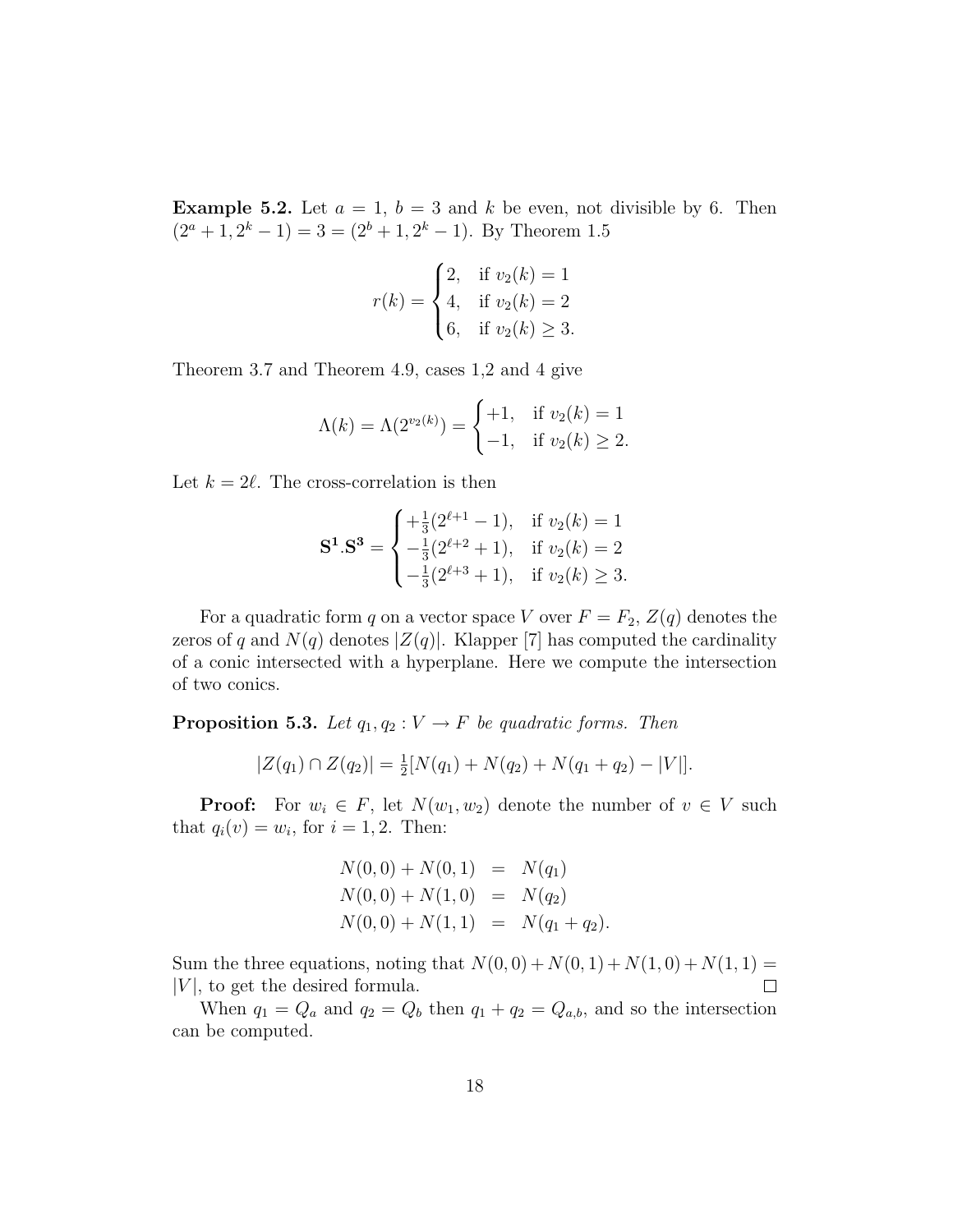**Example 5.4.** Let  $a = 3$ ,  $b = 102$  and  $k = 2<sup>n</sup> \cdot 3 \cdot 5 \cdot 13$ . Note that  $b - a = 3<sup>2</sup> \cdot 11$  and  $b + a = 3 \cdot 5 \cdot 7$ . Now  $r(k) = 15$  if  $n = 0$  and  $r(k) = 18$ if  $n \geq 1$  by Theorem 1.5. Theorem 3.7 gives  $\Lambda(k) = \left(\frac{2}{13}\right) = -1$  if  $n = 0$  and  $\Lambda(k) = \left(\frac{2}{5}\right)\Lambda(2^n) = -\Lambda(2^n)$  when  $n \geq 1$ . And Theorem 4.9, cases 1, 3, 5a, c, gives:  $\overline{a}$ 

$$
\Lambda(2^n) = \begin{cases} +1, & \text{if } n = 0, 2 \\ 0, & \text{if } n = 1 \\ -1, & \text{if } n \ge 3. \end{cases}
$$

Combining this with Klapper's result, Theorem 0.1, and Equation 1 yields  $|Z(Q_a) \cap Z(Q_b)| =:$ 

$$
\begin{cases} \frac{1}{4} [2^k - 2^{(k+15)/2}], & \text{if } n = 0\\ \frac{1}{4} [2^k + 2^{(k+6)/2}], & \text{if } n = 1\\ \frac{1}{4} [2^k - 2^{(k+6)/2} + 2^{(k+12)/2} - 2^{(k+18)/2}], & \text{if } n = 2\\ \frac{1}{4} [2^k - 2^{(k+6)/2} - 2^{(k+12)/2} + 2^{(k+18)/2}], & \text{if } n \geq 3. \end{cases}
$$

#### References

- [1] E. R. Berlekamp, Algebraic Coding Theory, McGraw-Hill, New York, 1968.
- [2] P. Delsarte and J.-M. Goethals, Irreducible binary codes of even dimension, in: 1970 Proc. Second Chapel Hill Conference on Combinatorial Mathematics and Its Applications, Univ. North Carolina, Chapel Hill, NC, 1970, pp. 100–113.
- [3] C. Ding, A. Salomaa, P. Sol´e and X. Tian, Three constructions of authentication/secrecy codes, in: M. Fossorier, T. Høholdt, A. Poli (Eds.), Applied Algebra, Algebraic Algorithms and Error-Correcting Codes (Toulouse, 2003), Lecture Notes in Computer Science, vol. 2643, Springer-Verlag, Berlin, 2003, pp. 24–33.
- [4] R. Fitzgerald, Highly degenerate quadratic forms over finite fields of characteristic 2, Finite Fields and Their Applications 11 (2005) 165– 181.
- [5] R. Fitzgerald and J. Yucas, Pencils of quadratic forms over GF(2) Discrete Math. 283 (2004) 71–79.